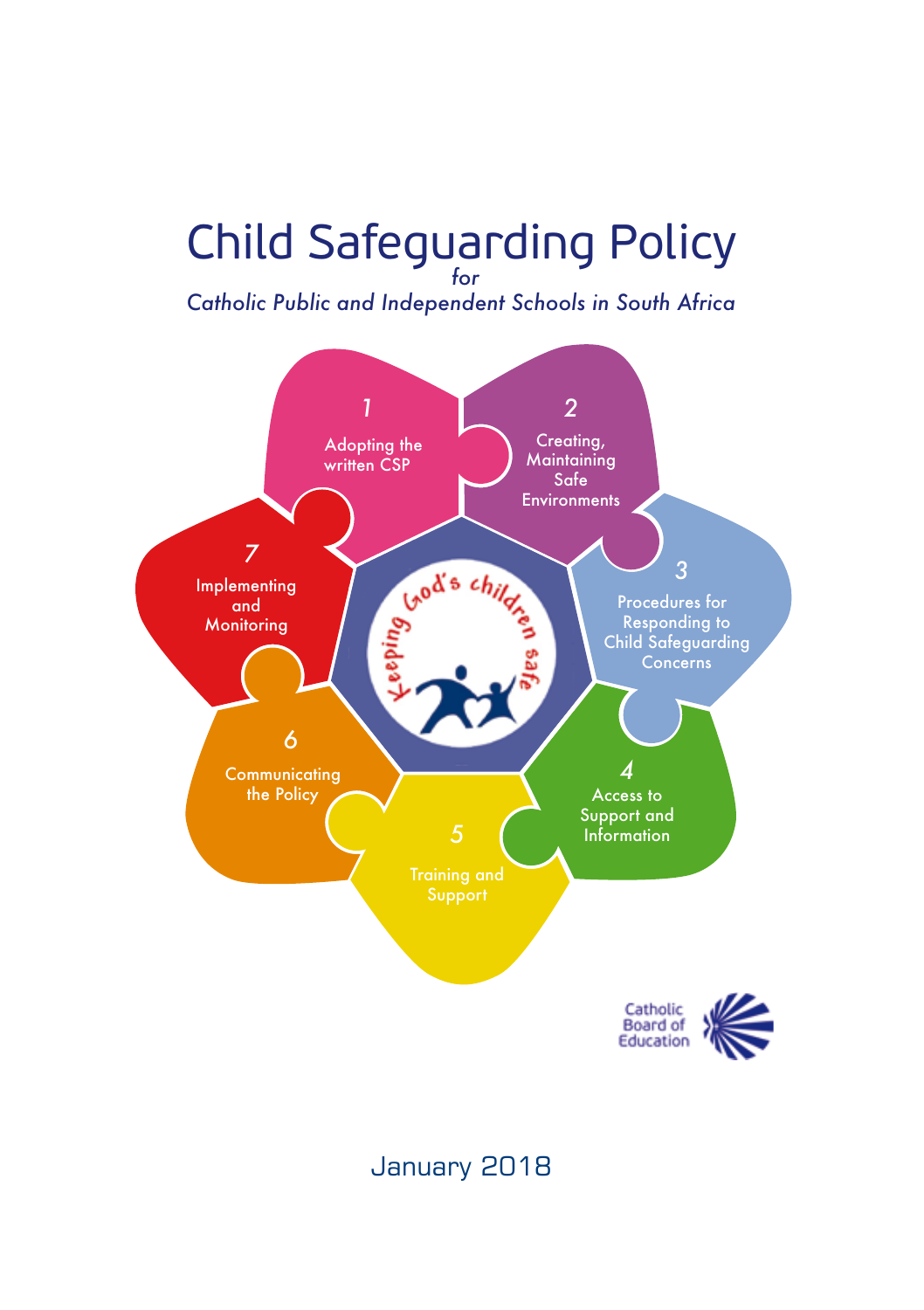## Child Safeguarding Policy

*of*

### *Catholic Public and Independent Schools in South Africa*

| Contents                                                              |                |
|-----------------------------------------------------------------------|----------------|
| Foreword                                                              | 3              |
| Introduction                                                          | 4              |
| Structure and Use of this document                                    | 6              |
| The Child Safeguarding Policy                                         | $\overline{7}$ |
| <b>Foundations</b>                                                    | 7              |
| Purposes                                                              | 8              |
| Commitments                                                           | 9              |
| Scope of the Policy                                                   | 9              |
| Putting the Policy into action                                        | 10             |
| <b>Child Safeguarding Standards</b>                                   | 11             |
| Standard One: Adopting the written Child Safeguarding Policy          | 11             |
| Standard Two: Creating and Maintaining Safe Environments              | 13             |
| Standard Three: Responding to known, suspected or alleged child abuse | 16             |
| Standard Four: Access to support and information                      | 19             |
| Standard Five: Training and Support for Keeping Children Safe         | 21             |
| Standard Six: Communicating the School's Safeguarding Policy          | 22             |
| Standard Seven: Monitoring the implementation of the Standards        | 24             |
| Commitment by the School                                              | 25             |
| Appendix 1                                                            | 26             |
| <b>Appendix 2</b>                                                     | 27             |
| Legal Framework                                                       | 29             |
| Abbreviations                                                         | 29             |
| Glossary                                                              | 30             |
| Acknowledgements                                                      | 31             |
|                                                                       |                |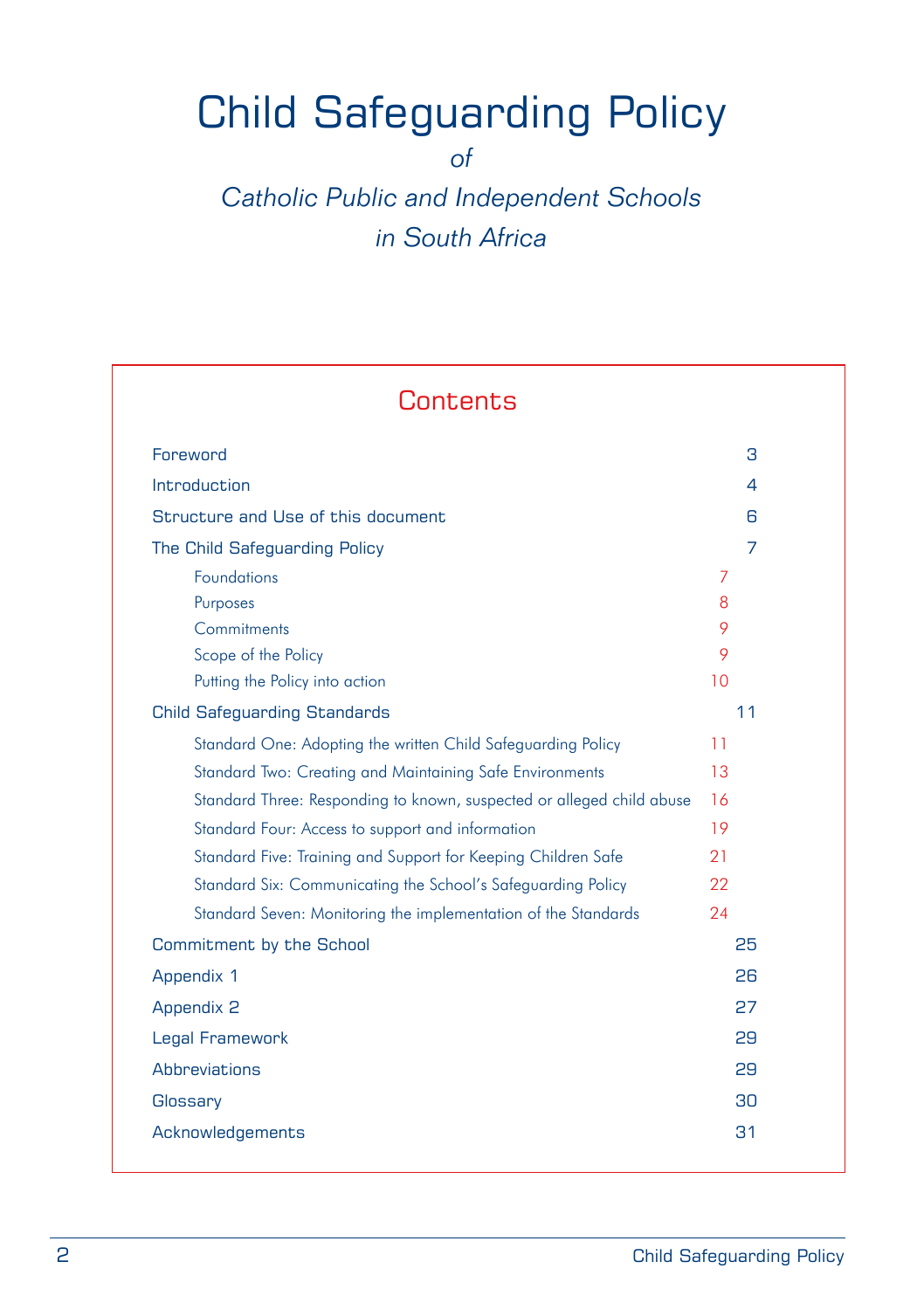### Foreword

Five years have passed since the introduction of the *Child Safeguarding Policy for Catholic Public and Independent Schools in South Africa*, a policy that was made mandatory for all schools in the region. Reflecting on developments in legislation and policy, on the experience of the implementation of the 2012 Policy, and changes in our social and cyber environments, the *Child Safeguarding Policy* of 2012 was reviewed. We are grateful to all those who participated in the extensive consultation exercise, and the review process has culminated in the publication of this document. The national Catholic Board of Education is very pleased to introduce *Child Safeguarding Policy of Catholic Public and Independent Schools in South Africa 2018*.

Children are an integral part of the community, and for schools, the reason for their being. Children must be cherished, cared for and safeguarded. We are reminded of this in Matthew 25:40, 'whatever you did for one of the least of these brothers and sisters of mine, you did for me.'

In striving to learn and improve on our practice, abide by this Policy and working to achieve these Standards we each play our part in meeting the challenges set by Pope Francis when he said:

*God has no difficulty in being understood by children and children have no trouble*  in understanding God. It isn't by chance that in the Gospels, Jesus speaks beautiful *and strong words about the 'little ones'. This term indicates all persons who depend on the help of others, particularly children. Children, therefore, are a treasure for humanity and also for the Church because they constantly remind us of the necessary condition for entering into the Kingdom of God: that we must not consider ourselves self-sufficient, but in need of help, of love, and of forgiveness.* (General Audience, 18 March 2015)

And again:

*The Church offers her maternal care to all children and their families, and she brings them the blessing of Jesus. May we always care for our children, not counting the cost, so that they may never believe themselves to be mistakes, but always know their infinite worth.* (General Audience, 8 April 2015*)*

In terms of the mandate to develop and maintain the Catholic ethos of the school, the Catholic Board of Education requires Governors and School Management to implement this Child Safeguarding Policy in every school. This is a serious challenge and a responsibility that requires effective communication and clear accountability for all in the school environment.

Let us celebrate our ministry with children and ensure, in living out these standards, that children are safeguarded and protected in all our schools.

> Bishop Giuseppe Sandri MCCJ President: Catholic Board of Education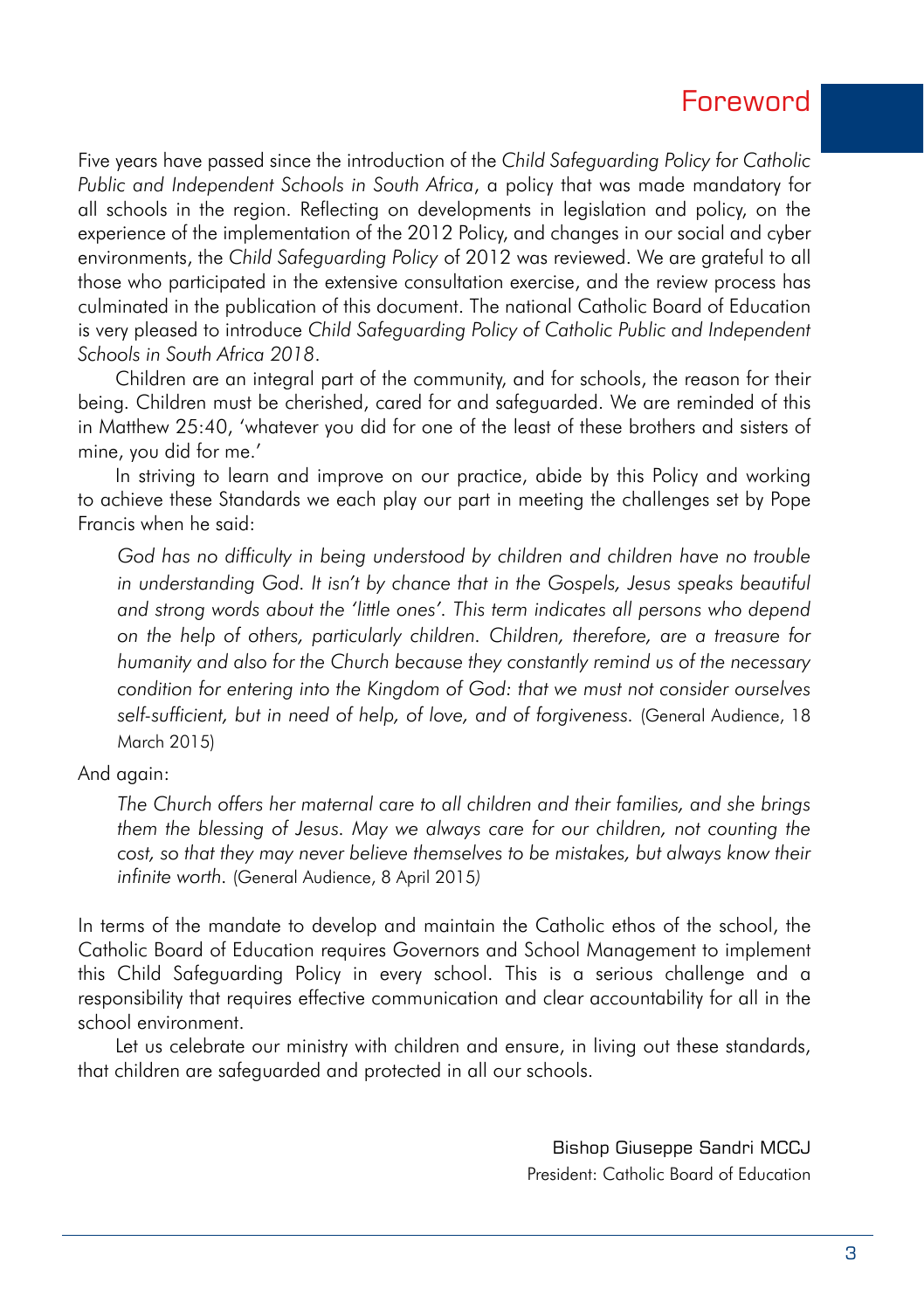### Introduction

#### Context of the Policy

The Catholic Board of Education (CBE) is committed to making sure that the welfare and rights of children are promoted and protected, and that children are not harmed, exploited or abused. In answering the call to keep children safe, the CBE provides this Child Safeguarding Policy for use in all our schools. The Policy reflects the Gospel values of freedom, justice and respect for all children and young people, as well as the values enshrined in Catholic social teaching. It promotes our underlying belief that

the rights of all children must be promoted and protected, all children must be treated equally, with love and respect, and the child's dignity as a person must never be diminished.

Children are among the most vulnerable people in any society. They can be easy targets, and can quickly become victimized, and be exploited and abused. Promoting the safety and protection of children as a priority, we align ourselves with international and national policy in this regard. The child's right to dignity of life and bodily integrity shall be respected, nurtured and protected by all.

In harmony with the National School Safety Framework, our purpose is to ensure that the same principles, procedures and practices for safeguarding children and for responding to allegations or suspicions of child abuse operate at every level and in every school throughout our network. As the policy leader in the network, we are committed to implementing best practices to ensure that our processes work and are safe, effective, robust and transparent.

The frightening reality of how so many South African children are treated calls us to an absolutely unequivocal, unambiguous stance:

*'If anyone causes one of these little ones who trusts in me to stumble, it would be better for them to have a large millstone hung around their neck and to be drowned in the depths of the sea'.* (Matt 18:6)

We are ministering in schools against the backdrop of a culture of violence, exploitation of the vulnerable, and growing addiction in the sphere of cyber use. The call of international and national legislation, and of this Policy, to mandatory, obligatory reporting may perhaps demand of us great courage. It is not easy to break through the threatening culture of silence that protects those who abuse, and to become a voice for the voiceless.

#### Underlying principles

The Standards are based on the following set of principles:

- All children have a fundamental right to be respected, nurtured, cared for and protected
- All children have equal rights to protection from abuse and exploitation. No matter what cultural differences there are, no matter any other reason, Catholic schools must intervene on behalf of any child whom they think might be being abused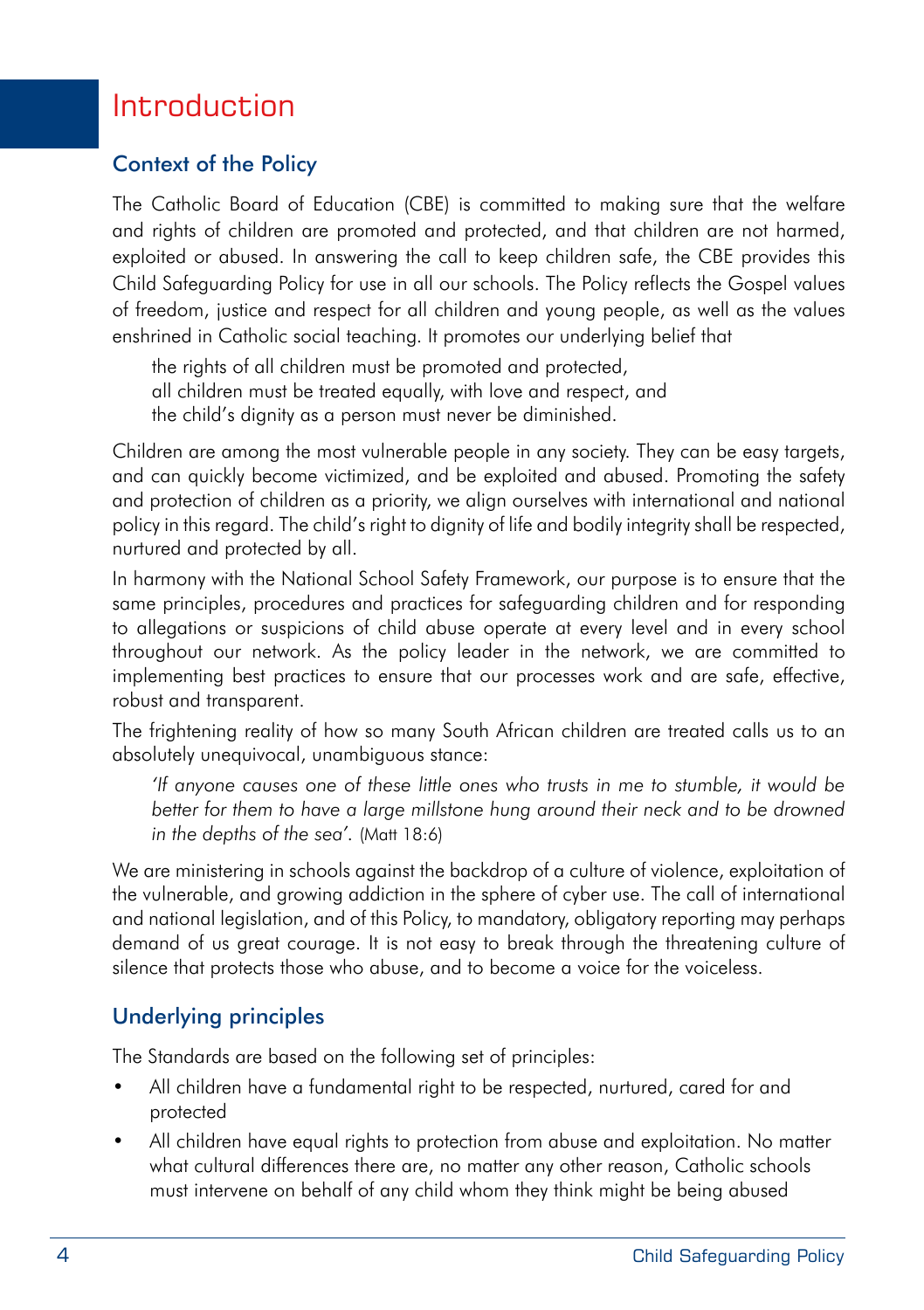- No practice that is harmful to children may be tolerated or condoned
- • Catholic schools must create safe environments for children and young people, and through doing this they can best protect them from any form of harm or abuse
- Every person has a duty of care to support the protection of children
- The professional commitment of all personnel at schools to keeping children safe, and stopping them being abused, is an enormous resource in this mission and it is therefore essential that all school staff are educated about these issues. It is the responsibility of governance and management in each and every school to ensure that all personnel apply the Standards in their own sphere of activity.

#### Setting Standards

The revised set of Standards is designed to ensure up-to-date best practice in all aspects of child safeguarding, particularly in the creation and maintenance of safe environments, and in the mandatory nature of reporting.

These Standards represent the expected level of performance that all schools should reach. By dedicating ourselves to learn, to improve on our practice and to meet these Standards, we will remain vigilant in protecting the children of today and tomorrow.

In implementing the Standards properly, as well as children being protected, the School and its staff are protected. The School makes clear its commitment to keeping children safe. Staff will be clear about how they are expected to behave with children and what to do if there are concerns about a child. The Standards will help them to move towards best practice in this area and to deter potential abusers from joining the School.

No Policy, no set of Standards, can offer complete protection for children: but following them minimises the risk to children of abuse and exploitation. A document of this type can never be completely definitive. Like all policies, it expresses the ideal. It is not the solution to the situation, or a panacea. The hard, difficult work has to be done in the implementation, which can only happen in each school. This is in terms of our Gospel calling, a mission that is infinitely worthwhile: the children are our treasure and our responsibility.

The Child Safeguarding Policy and Standards which follow have been prepared for each School's use.

> Kathy Gaylor op Chairperson: Catholic Board of Education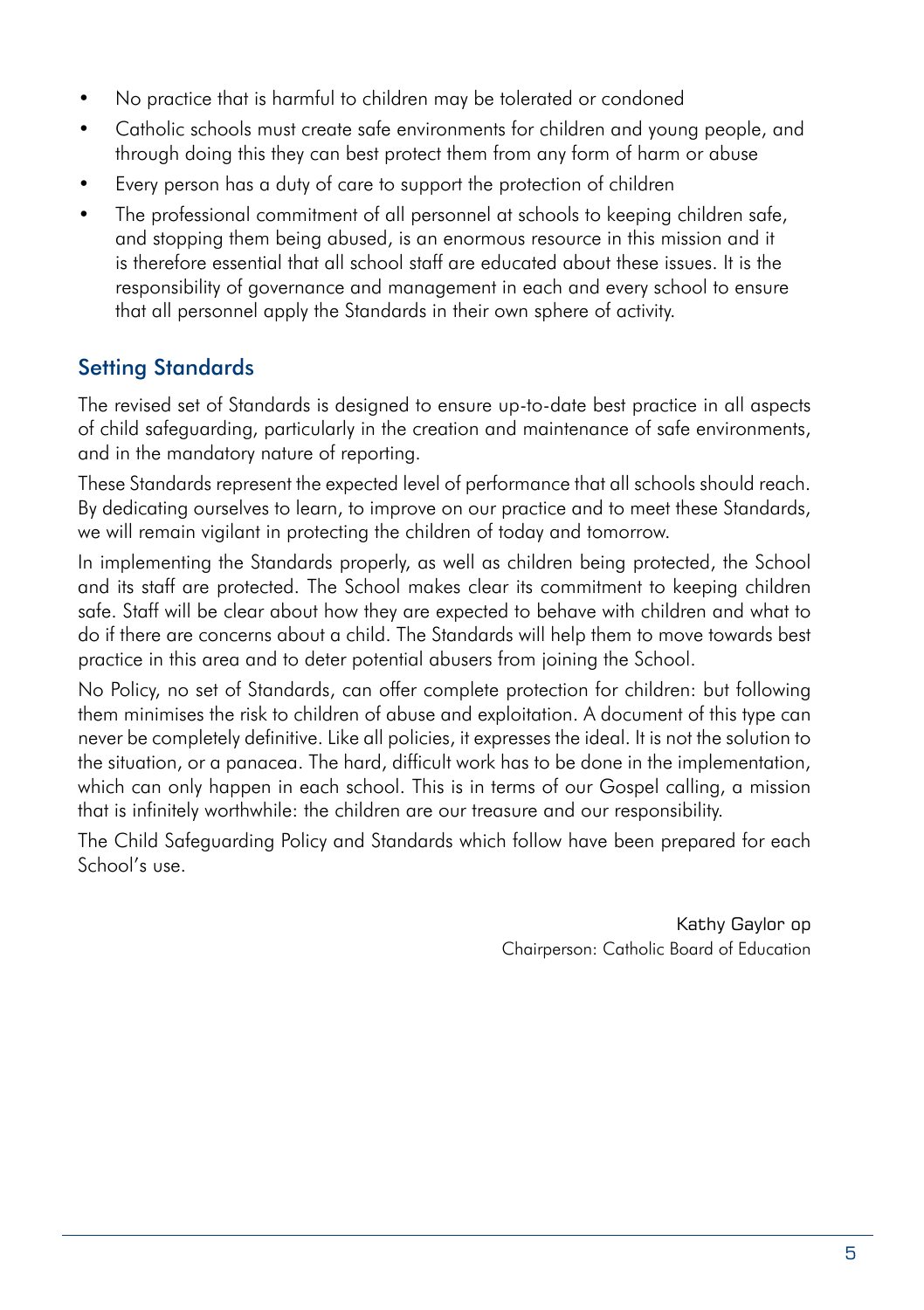### Structure and Use of this Child Safeguarding Policy

The Policy is structured under two sections:

#### 1. Statement of the Child Safeguarding Policy

 This Policy outlines the commitment to child safeguarding in all Catholic Schools in South Africa and it applies to all members of the school community.

 Each School authority (in the persons of the Chairperson of the School Governing Body/Board of Governors and the Principal) is required to sign, date and adopt this mandatory Policy.

 Each School should prominently display the Policy statement and make the Policy available to all those who are required to adhere to it.

 All those involved in the School community are required to understand, commit to and sign their agreement to adhere to the Policy throughout their ministry with children.

#### 2. The Seven Safeguarding Standards which are integral to the Policy

 Schools are required to demonstrate that their practice complies with the seven Child Safeguarding Standards.

 Each Standard contains:

- The Statement of the Standard, and its rationale
- Indicators that ensure the Standard is being met
- Ways of providing evidence that the Standard is being implemented, in the form of a checklist

 The Policy is structured in such a way that it can be adopted by each School, with the insertion of the School's name and details; and the ways of providing evidence at the end of each Standard provide a checklist for identifying how far the School has progressed in this most important obligation.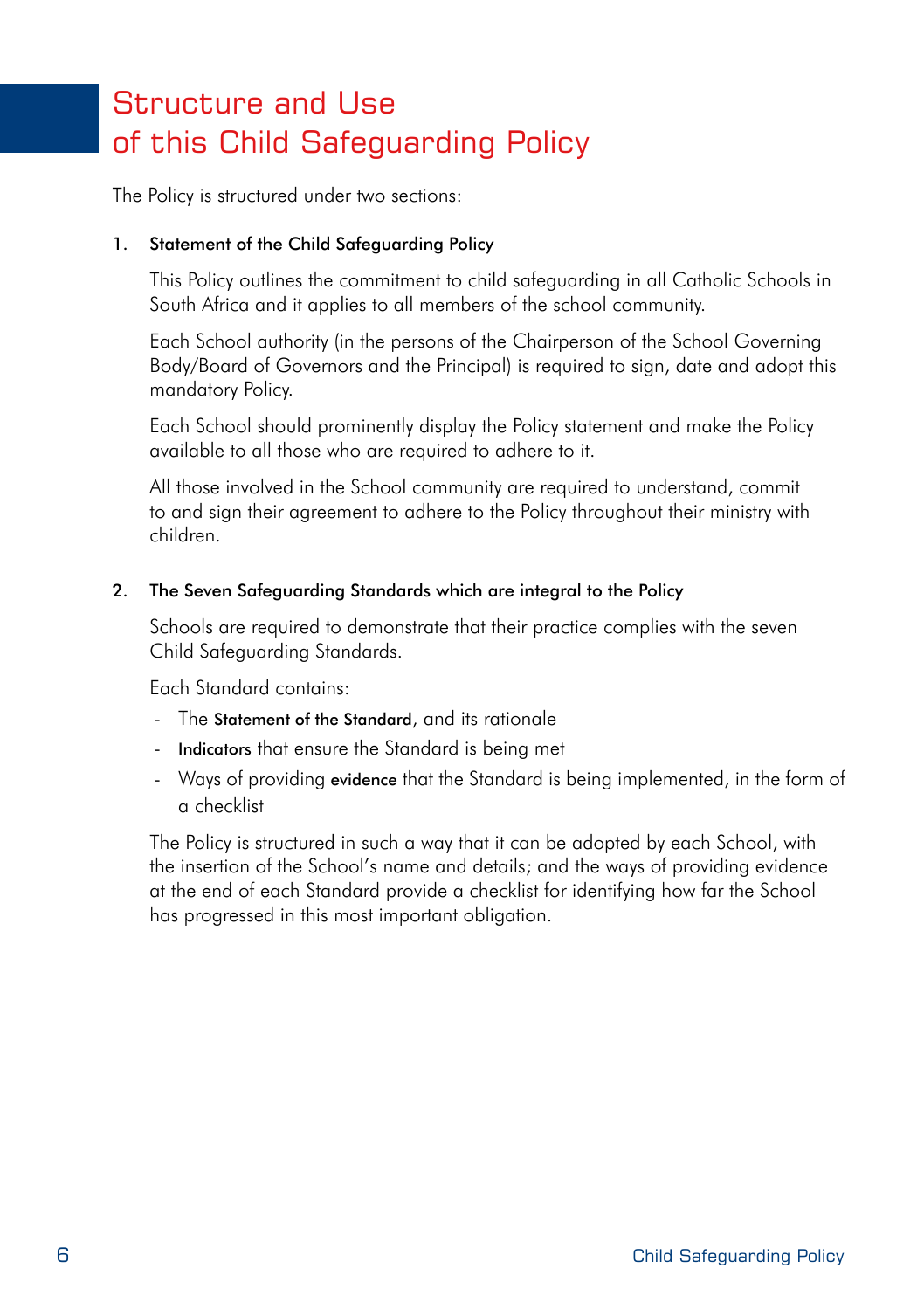### The Child Safeguarding Policy which includes the Seven Standards

#### Foundations

In developing and implementing the Child Safeguarding Policy, the Catholic Board of Education is guided by the following:

#### 1. The Gospel

 Children have a key place in the heart of Jesus who said: 'Whoever does not receive the kingdom of God like a child shall not enter it' (Luke 18:17). This places a sacred obligation on all Catholic Schools to ensure that children are welcomed, cherished and protected in a manner consistent with their central place in the life of the community.

#### 2. International and National Law

 The United Nations Convention on the Rights of the Child (UNCRC) outlines the fundamental rights to be implemented in national law by signatories to the convention. Full realisation of these rights will ensure that children will be *'brought up in a spirit of peace, dignity, tolerance, freedom, equality and solidarity'.* (Preamble to the United Nations Convention on the Rights of the Child, 1989)

*States, Parties [and other organizations responsible for the care, development and wellbeing of children] shall take all appropriate legislative, administrative, social and educational measures to protect the child from all forms of physical or mental violence, injury or abuse, neglect or negligent treatment, maltreatment or exploitation, including sexual abuse, while in the care of parent(s), legal guardian(s) or any other person who has the care of the child.* (Article 19 United Nations Convention on the Rights of the Child)

 This Convention has world-wide recognition and support, and is the foundation of the rights of all children. We confirm our commitment to upholding these rights for all children.

 The African Charter on the Rights and Welfare of the Child further underpins the importance of the safety and security of the child:

*States, Parties to the present Charter shall take specific legislative, administrative, social and educational measures to protect the child from all*  forms of torture, inhuman or degrading treatment and especially physical or *mental injury or abuse, neglect or maltreatment including sexual abuse.*

*Protective measures under this Article shall include effective procedures for the establishment of special monitoring units to provide necessary support for the child and for those who have the care of the child, as well as other forms of*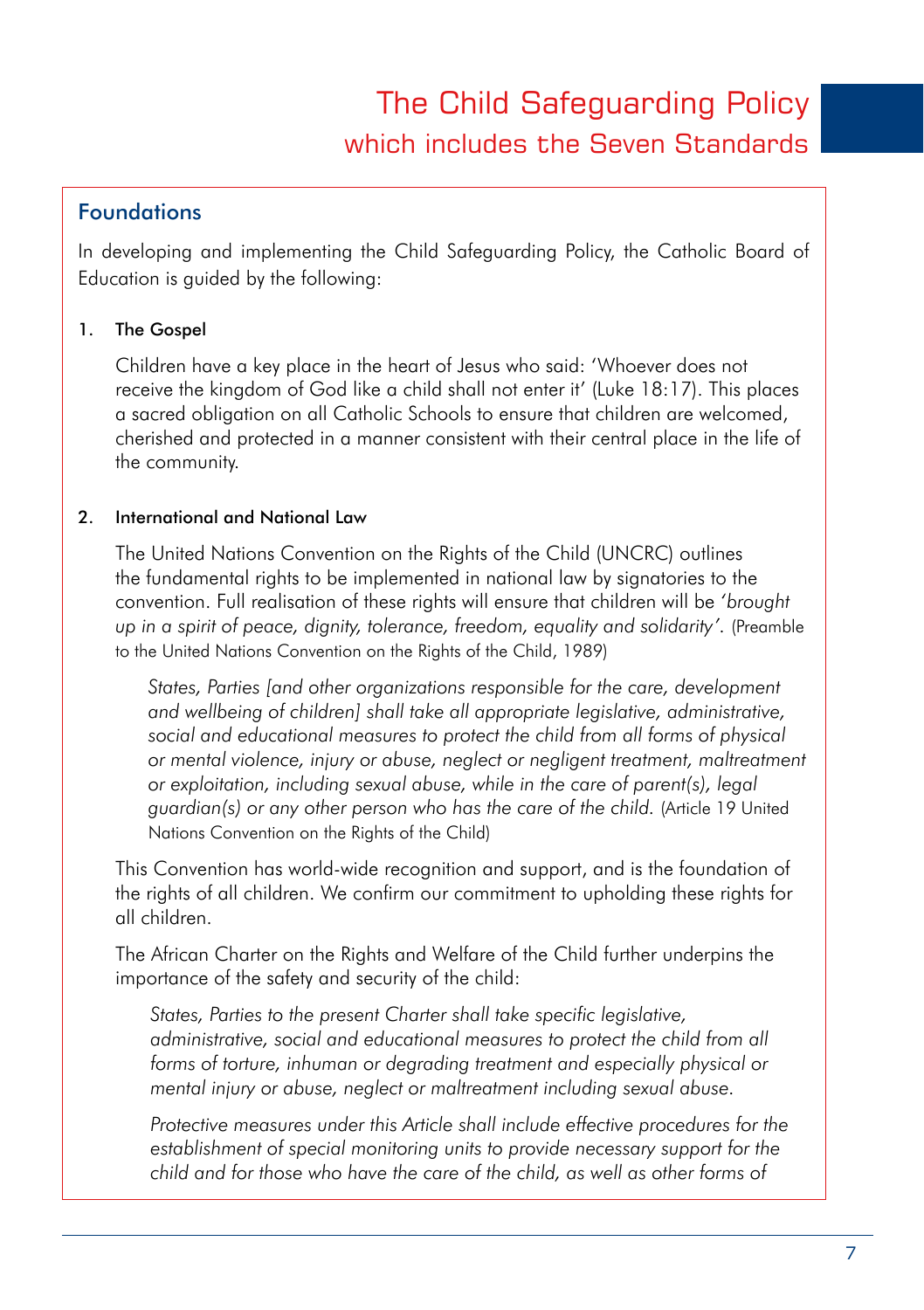*prevention and for identification, reporting, referral, investigation, treatment, and follow-up of instances of child abuse and neglect.* (The African Charter on the Rights and Welfare of the Child (1990) Article 16*)*

#### 3 South African Law

 Every child has the right to a name and a nationality from birth; to family care or parental care, or to appropriate alternative care when removed from the family environment; to basic nutrition, shelter, basic health care services and social services; to be protected from maltreatment, neglect, abuse or degradation. (Section 28 of the South African Constitution)

 Legal requirements relating to procedures are presented under Standard 3 below. Several of the Provincial Education Departments have policies regarding child abuse.

#### 4 Policy Framework for Catholic Schools:

 For Catholic Public Schools on Private Property: the Deed of Agreement, the formal legal contract between the respective Provincial MEC and the Owner of each school, has within its provisions the Schedule describing the Distinctive Religious Character, emphasising in particular the rights of the child to a full, holistic compassionate development. Additionally, the specific obligation to safeguarding children should be enshrined in the Constitution of the School Governing Body.

 For Catholic Independent Schools: in line with Signs of God's Presence, it is required that the Constitutions of these schools make specific reference to the obligation of the Board of Governors to safeguard all children and staff on the premises. [cf Appendix 2]

This Policy comes from the guiding principles above, but also from recognising that "in all matters concerning the care, protection and well-being of a child, the standard that the child's best interest is of paramount importance, must be applied". (SA Children's Act 2005, Section 9, Section 110)

#### Purposes of the Child Safeguarding Policy

- To make sure that all learners are safe
- To make sure that everyone involved in the running of the school governors, school management, educators, support staff, volunteers and learners – takes every possible measure to safeguard children and prevent abuse (See the Glossary on page 30 for definitions of various forms of abuse)
- To make sure that no person at the school does anything that could allow abuse to occur, or that could be misinterpreted by children, their families or other adults as being or leading to abuse.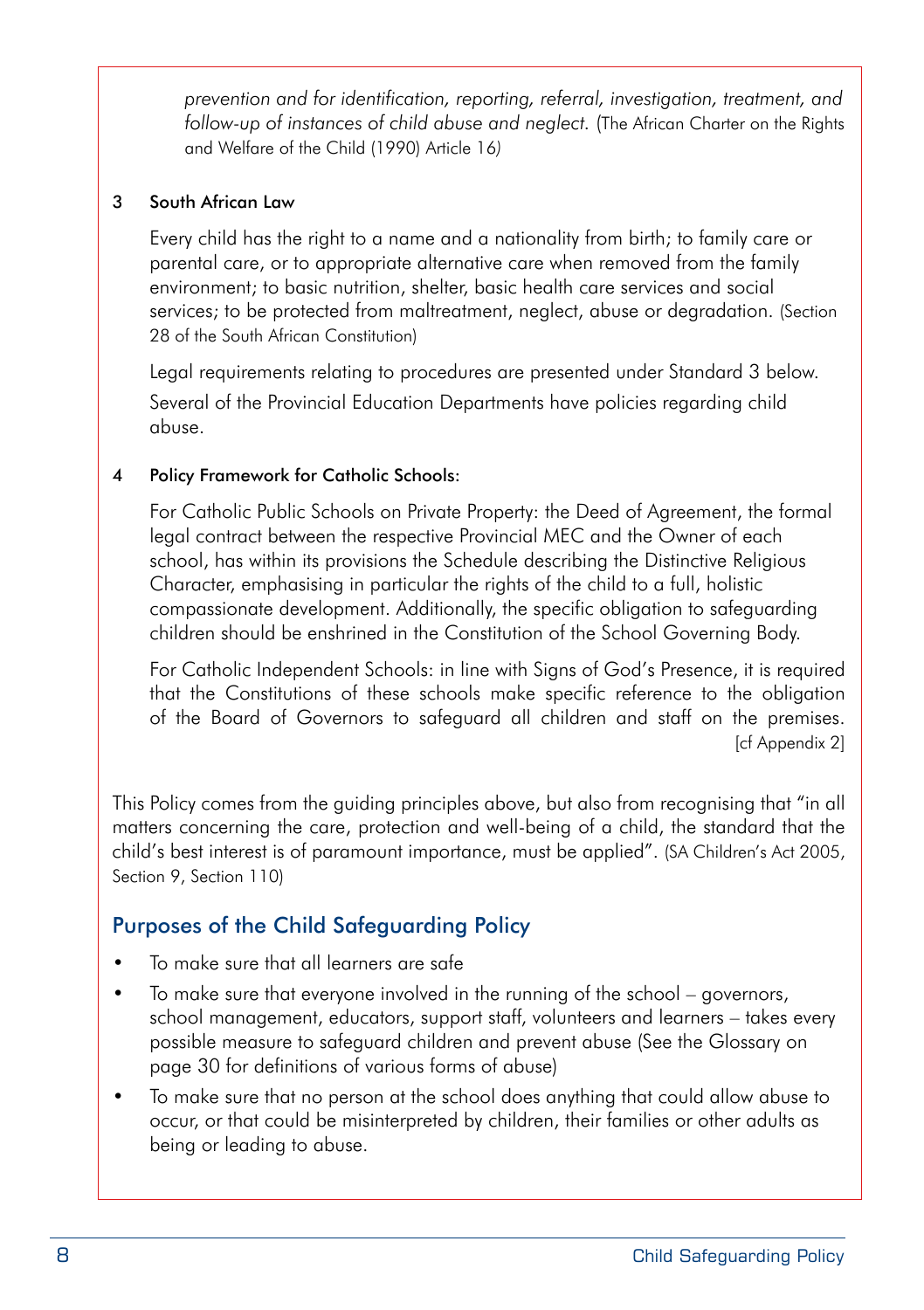#### **Commitments**

Together with the foundations outlined above, this School, as part of the Catholic schools' network, commits to:

#### Caring for the welfare of all children and the adults who work with them

We will continue to strengthen and review measures to create and maintain environments that are safe for children, that prevent abuse, and that create nurturing, caring conditions within the School for children and the adults who work with them. This will be done through training, support, communications and quality assurance.

#### Responding appropriately to child safeguarding suspicions, concerns, knowledge or allegations

Anyone who brings any suspicion, concern, knowledge or allegation of current or past abuse of a child to the notice of the School will be responded to sensitively, respectfully, actively and in a timely manner, in line with statutory child safeguarding procedures and requirements.

We recognise that each of us has a duty to notify the statutory authorities of suspicions, concerns, knowledge or allegationsthat a child is being or has been abused. Therefore, all suspicions, concerns, knowledge or allegations that are required to be reported to the statutory authorities, will be reported via the designated child safeguarding person to the appropriate statutory authorities. This will be done irrespective of the status of the person who is suspected of having abused a child.

#### Caring pastorally for complainants and other affected persons

Those who have suffered child abuse will receive a compassionate and just response, and will be offered appropriate pastoral care, counselling and support in as far as is possible, with due regard to the right of privacy of those directly involved, and to the administration of justice.

#### Managing the care of respondents and other affected persons

The School in its response to suspicions, concerns, knowledge or allegations of child abuse will respect the rights under civil law of an accused. A legal presumption of innocence will be maintained during the statutory inquiry processes. Insofar as it is possible, requisite steps will be taken to restore the good name and reputation of anyone who has been wrongly accused of abusing a child.

#### Scope of the Policy

This Policy applies to all Catholic Schools and is addressed to all members of the school community; all members are required to comply with it. Full understanding of and adherence to this Policy should lead to a deepening in the understanding of, and respect for, the rights of children and young people to participate as people of faith.

The care and protection of children involved in school activities are the responsibility of the whole school community, and is a requirement that applies regardless of the nature of the activities in which children are involved. Everyone who participates in the life of the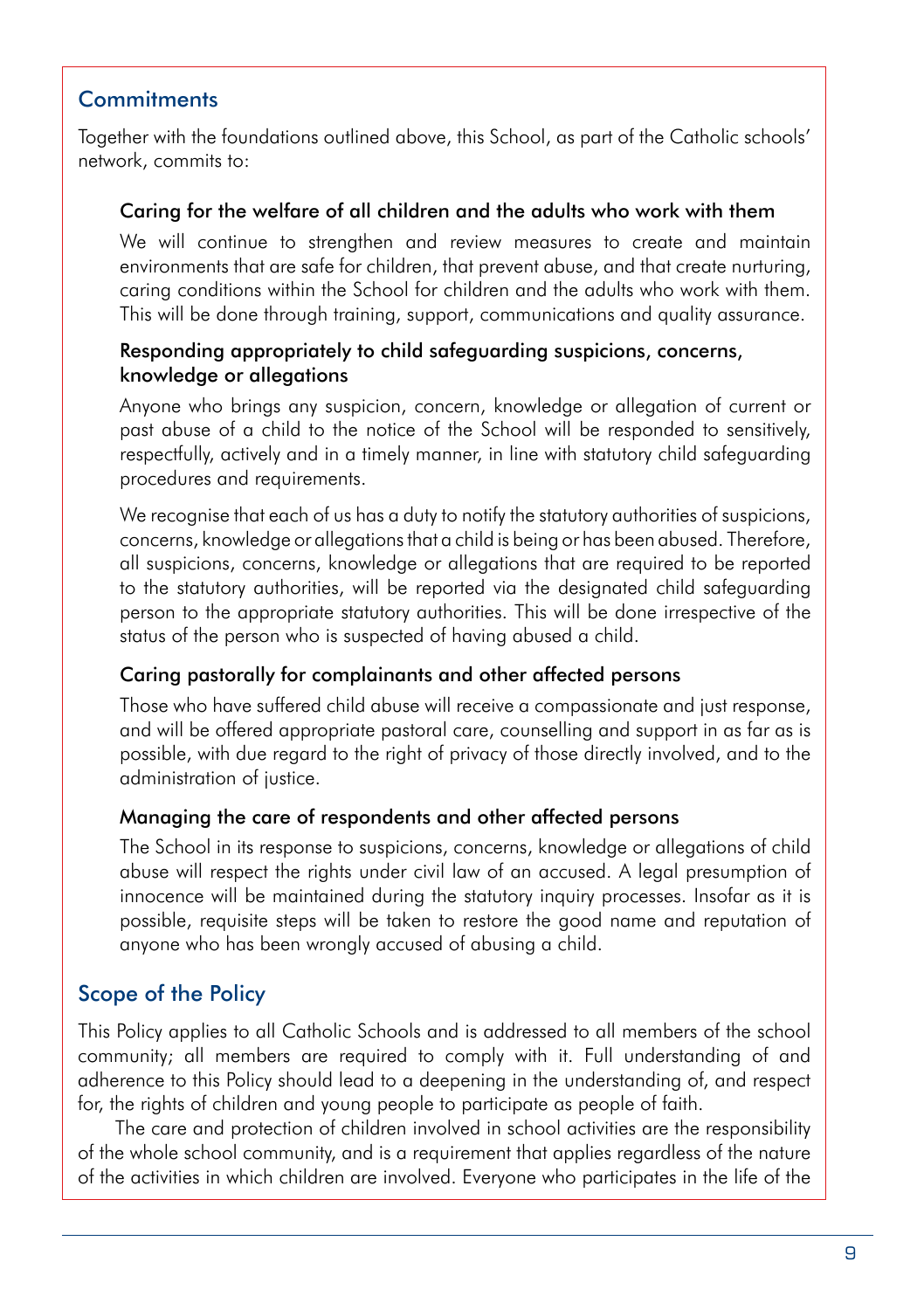School has a role to play in creating an environment in which children can develop and be safe. Child safeguarding measures need to be integrated throughout the School's systems, processes, and operations.

#### Putting the Policy into Action

The Governors, on behalf of the School, commit to the seven safeguarding Standards, which are integral to the Child Safeguarding Policy. The School will implement this Policy, ensuring adherence to the seven Standards. These Standards are recommended by best practice, and they show the expected level of performance that all who govern, work, study or volunteer at the school should reach:

- 1. Adopting the written Child Safeguarding Policy
- 2. Creating and Maintaining Safe Environments
- 3. Responding to suspected or alleged child abuse
- 4. Access to support and information
- 5. Training and Support for Keeping Children Safe
- 6. Communicating the School's Child Safeguarding Policy
- 7. Monitoring the implementation of the Standards.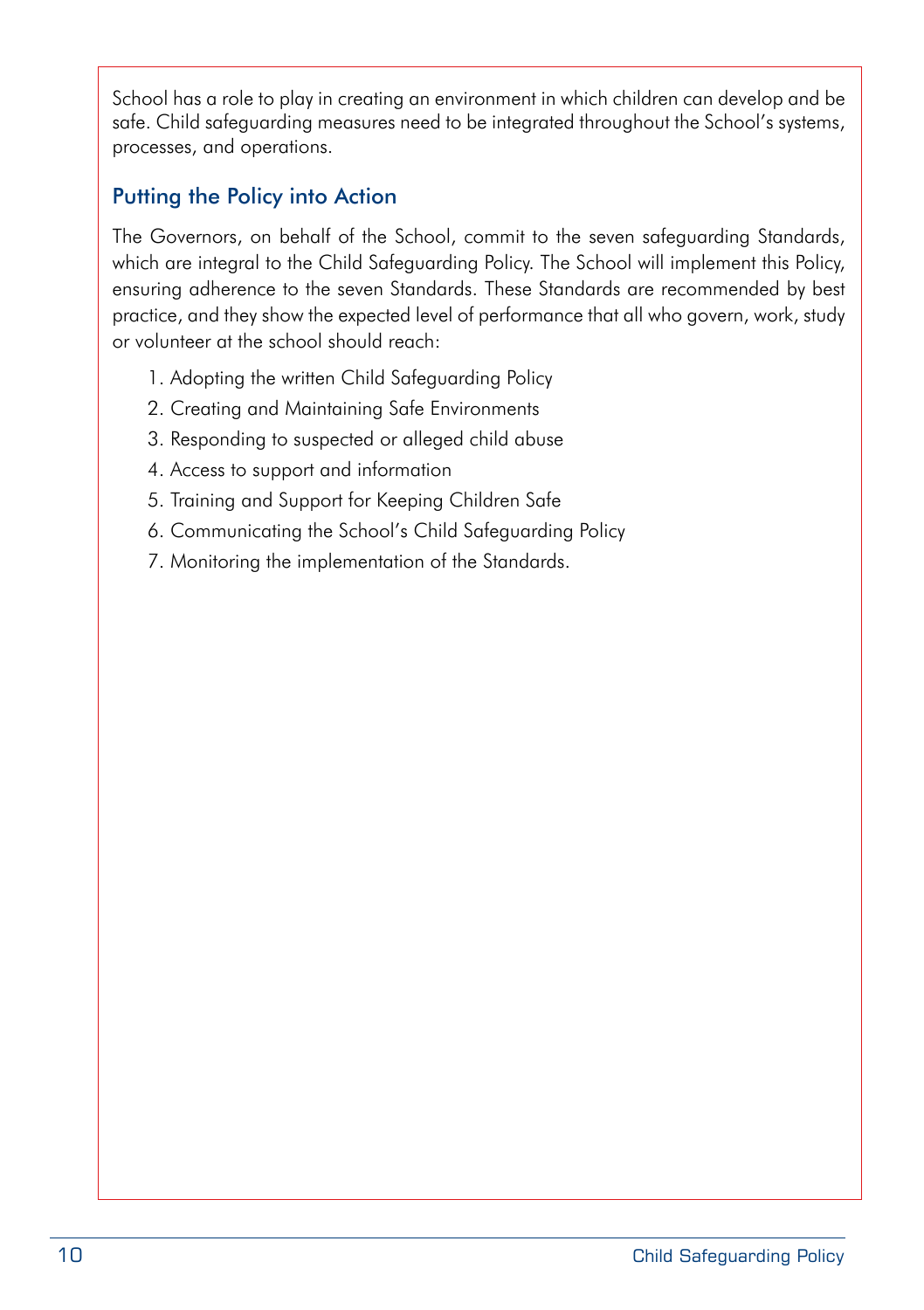### The Standards

#### **STANDARD ONE:**

#### ADOPTING THE WRITTEN SAFEGUARDING POLICY

#### What is this Standard?

The School has adopted the written Child Safeguarding Policy approved by the Catholic Board of Education.



The written Policy communicates that the school is committed to keeping children safe and aims to make sure that no member of the school community, personnel or volunteers does anything that could allow abuse to occur, or that could be misinterpreted by children, their families or other adults as being, or leading to abuse.

The Policy helps to create a safe and protective environment for children and shows that the school is taking this duty seriously, making it clear that all children have an equal right to protection.

#### These indicators ensure that Standard One is being met:

- The Policy is adopted and signed by the School Governing Body/Board of Governors
- The Constitution of the School specifies the obligation on the Governors to safeguard all on the premises, especially the children
- The school community recognises that the Child Safeguarding Policy is an essential aspect of the ethos of the Catholic School
- The Policy is publicised, promoted and distributed
- The School Management Team takes responsibility for implementing the Policy
- Workshops address all aspects and contexts of child safeguarding work
- All members of the school community are obliged to comply with the Policy, and staff and volunteers have signed that they know the content and accept the Policy.

#### The following provide evidence that Standard One is being implemented:

| $A = in place; B = working towards; C = still to begin$                                                               |  |  |
|-----------------------------------------------------------------------------------------------------------------------|--|--|
| The written Child Safeguarding Policy has been adopted and signed                                                     |  |  |
| The Constitution of the School makes clear reference to the Governors' obligation<br>to safeguard all on the premises |  |  |

#### continued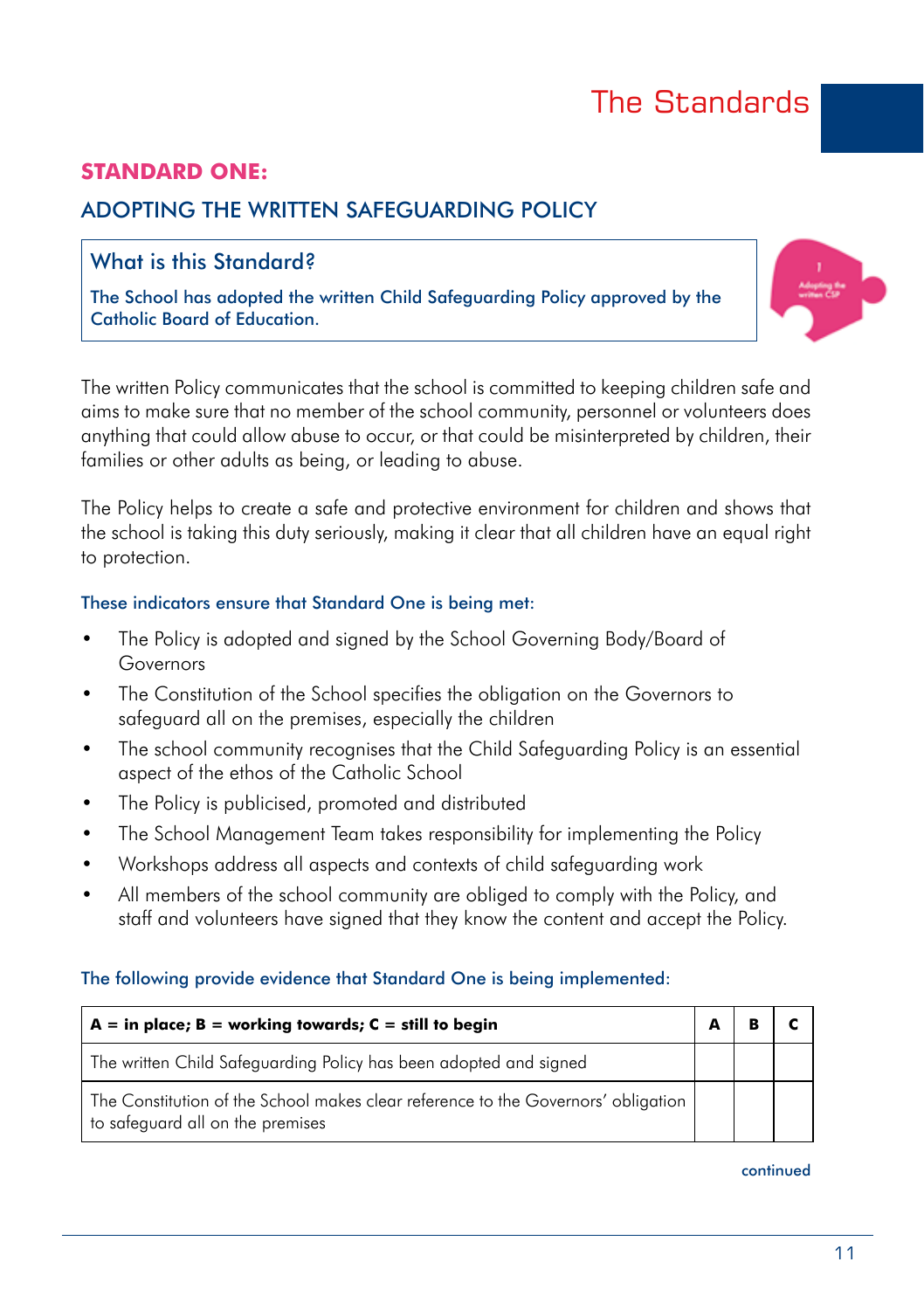#### Standard One *continued*

| $A = in place; B = working towards; C = still to begin$                                                                                                     | A | п |  |
|-------------------------------------------------------------------------------------------------------------------------------------------------------------|---|---|--|
| A signed copy of the Policy is available at the School                                                                                                      |   |   |  |
| The Owner and the local office have been provided with a signed copy of the<br>Policy                                                                       |   |   |  |
| The Policy Certificate is publicly displayed in the school                                                                                                  |   |   |  |
| The Policy has been workshopped in the school and signed registers of attendance<br>are available                                                           |   |   |  |
| Signed undertaking of knowledge and acceptance of the Policy by any organisation<br>or person working or volunteering or using the premises is kept on file |   |   |  |
| The Principal provides at least annually a written report to the Governors on the<br>implementation of the Policy                                           |   |   |  |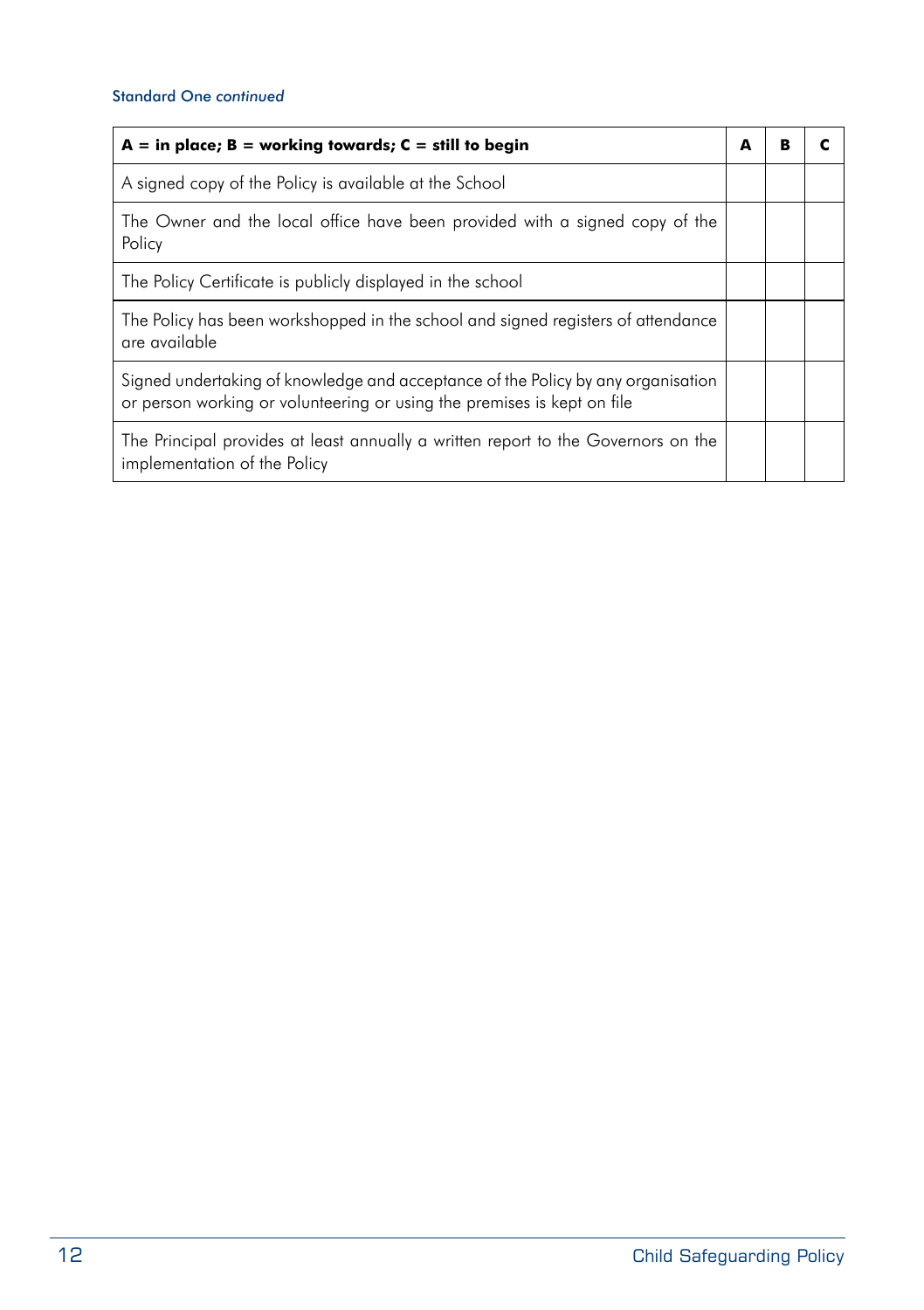#### **STANDARD TWO:**

#### CREATING AND MAINTAINING SAFE ENVIRONMENTS

#### What is this Standard?

The School is committed to creating and maintaining a safe school environment, promoting a culture of safety, and preventing or reducing the risk of harm to children in order that children are welcomed, nurtured and safe.



The School provides access to good role models whom the children can trust, and who respect, protect and enhance their spiritual, physical, emotional, intellectual and social development.

The School will do this through:

- Safe Recruitment
- Codes of Conduct
- Implementing and ensuring Safe Activities
- Maintaining a safe environment in compliance with Health and Safety requirements

#### These indicators ensure that Standard Two is being met:

#### Safe Recruitment

- The School follows good effective recruitment and selection procedures, whether for voluntary or for paid work
- The recruitment policy has been approved and endorsed by the School Management Team/SGB/ Board
- The School assesses the suitability to work with children, of all adults on the premises
- Police clearance (and other legally required clearance in accordance with National Registers) for all employees and volunteers will be sought
- All job applicants will be asked if they have any convictions relating to the abuse of children. Regardless of the response the National Registers will be checked
- South African Council of Educators (SACE) must be contacted to make sure that the person is legally registered as an educator, and that there are no complaints against that person.

#### Codes of Conduct

- The School has responsibility for ensuring that all who work with children garee to follow effective safeguarding practice
- Codes of conduct, including clear procedures, are in place for staff, volunteers, learners and parents (if applicable)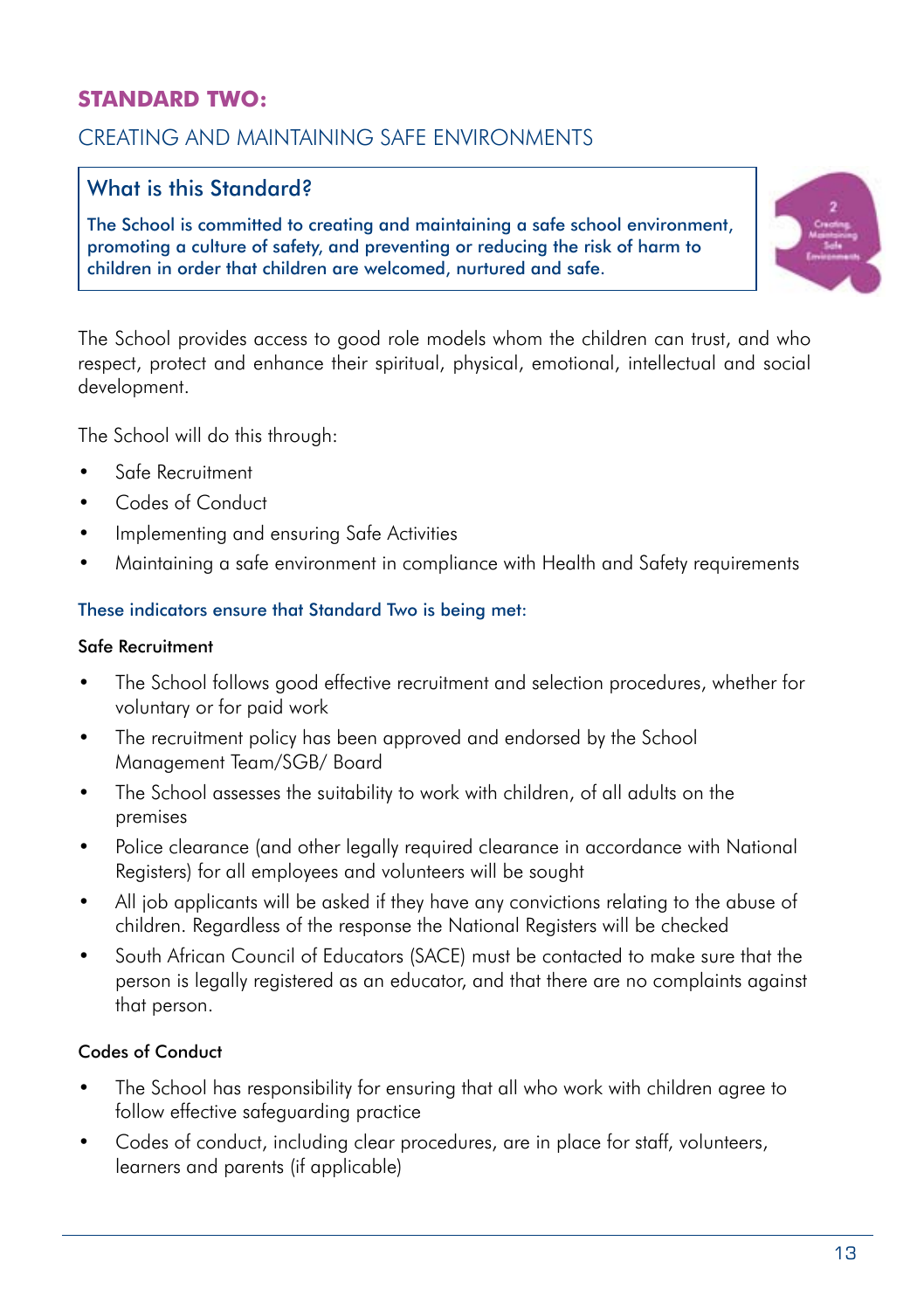- The School has a clear and concise auide of what is (and is not) acceptable behaviour and practice for adults working with children. This will be signed by all employees and volunteers who work with children
- In order to encourage children's positive behaviour the School has a clear and concise guide of what is (and is not) acceptable behaviour by and among children.

#### Safe Activities

- The School has clear guidelines on how to keep children safe before, during and after activities
- The School implements effective practice for personnel on assessment of hazards when working with children
- The School implements effective practice for the appropriate use of information technology, including social media use by personnel and by children.

#### A Safe Environment

- The School ensures that the physical environment of the property is maintained, secure and used according to purpose
- The physical area for which the School has responsibility is clear and known
- Where applicable, boarding establishments are safe and compliant with all regulations, especially fire regulations
- The School implements effective practice in safe care for all children, including those with specific needs
- There is a designated Child Safeguarding Person who has a clearly defined role and responsibility for safeguarding children
- In the event of an alleged offender not being suspended, the school has arrangements in place
- External groups using the school property comply with effective child safeguarding practice
- • Children are adequately supervised at all times including school trips, activities and on playgrounds
- There are guidelines regarding the use of Information Technology: cell phones, email, website, internet.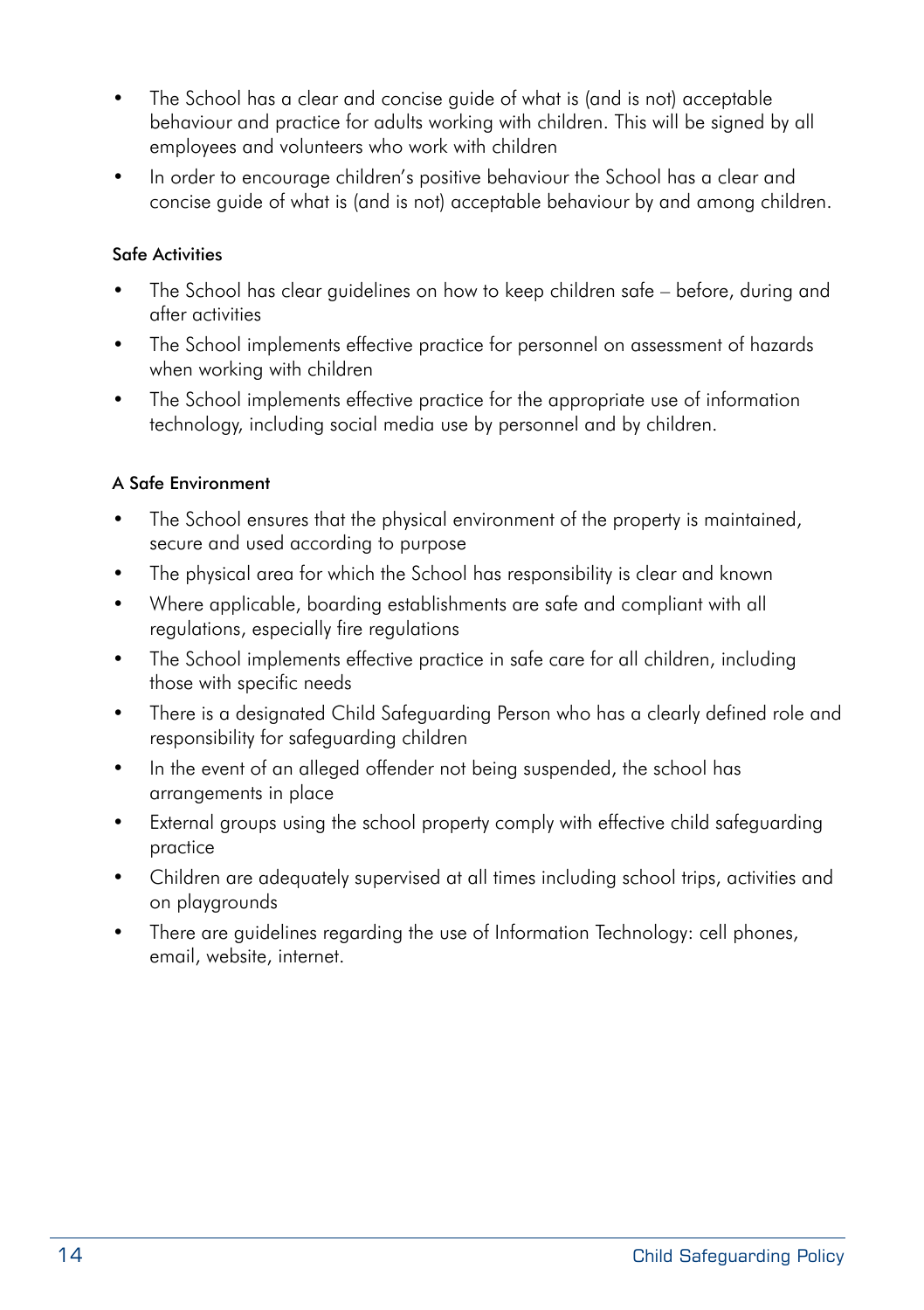#### The following provide evidence that Standard Two is being implemented:

| $A = in place; B = working towards; C = still to begin$                                                                                         | A | B | C |
|-------------------------------------------------------------------------------------------------------------------------------------------------|---|---|---|
| The Policy for Safe Recruitment is in place                                                                                                     |   |   |   |
| The Code of Conduct for staff, indicating appropriate behaviour by adults towards<br>children and young people, is in place                     |   |   |   |
| The Code of Conduct for volunteers, indicating appropriate behaviour by adults<br>towards children and young people, is in place                |   |   |   |
| The Code of Conduct for children, indicating appropriate behaviour by children<br>and young people with each other and with adults, is in place |   |   |   |
| The Code of Conduct for parents is in place                                                                                                     |   |   |   |
| There are procedures for dealing with breaches of Codes of Conduct                                                                              |   |   |   |
| The school manages children's behaviour in ways which are non-violent and do<br>not degrade or humiliate children                               |   |   |   |
| Staff show awareness of the rights of children and these are seen as a basis for<br>child protection                                            |   |   |   |
| Adult one-to-one contact with children and young people is the exception                                                                        |   |   |   |
| There are guidelines on safe care for children, with particular reference to those<br>with specific needs                                       |   |   |   |
| There is a checklist to assist with hazard assessment of activities with children                                                               |   |   |   |
| A designated Child Safeguarding Person with a clearly defined role has been<br>appointed                                                        |   |   |   |
| There are resources to deal with accidents, e.g. a person trained in first aid; first<br>aid kit                                                |   |   |   |
| Awareness of child rights and safety is integrated into the prayer life of the school<br>community                                              |   |   |   |
| Adequate and appropriate supervision ratios are maintained for all children's<br>activities                                                     |   |   |   |
| Measures required for the safety of children on trips away from school are<br>articulated and applied                                           |   |   |   |
| The school applies strict safety standards in the use of technology, including the<br>internet, texting, email, photography, CCTV and webcams   |   |   |   |
| The Maintenance policy and plan of the School is applied, reviewed, and up-<br>to-date                                                          |   |   |   |
| External groups using school property are required formally to comply with Child<br>Safeguarding Policy and practice                            |   |   |   |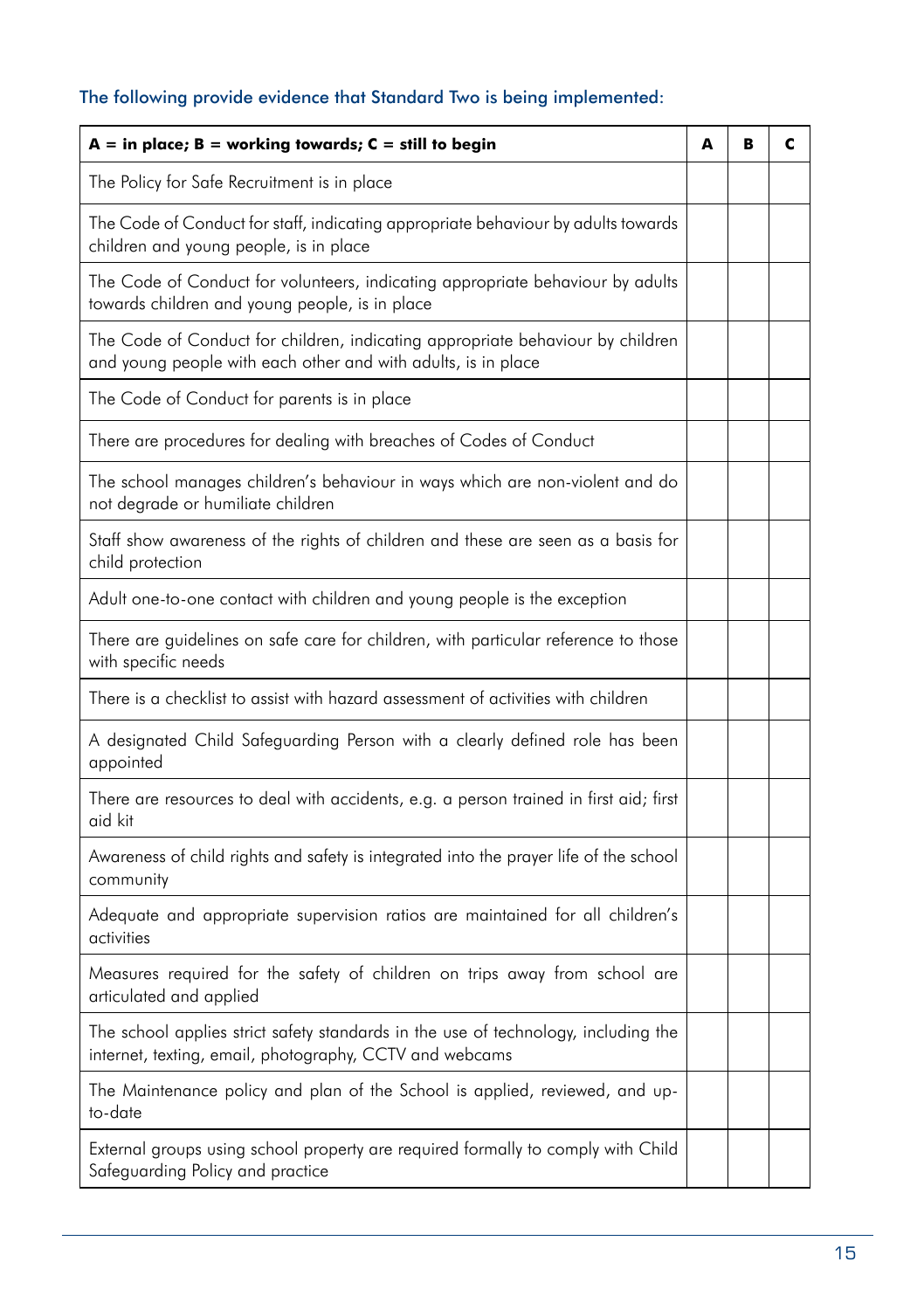#### **STANDARD THREE:**

#### RESPONDING TO KNOWN, SUSPECTED OR ALLEGED CHILD ABUSE

#### What is this Standard?

The School follows legally compliant, clear procedures and guidance on what to do when knowledge, suspicions, concerns, or allegations arise regarding a child's safety or welfare.



In all actions concerning children … *the best interests of the child shall be the primary consideration.* (UN Convention on the Rights of the Child 1989, #3). At no time will children be put at further risk of harm by delay or inaction.

#### Compulsory Reporting

When it is known that a child has been sexually abused, South African law requires the following:

*A person who has knowledge that a sexual offence has been committed against a child must report such knowledge immediately to a police official.* (Criminal Law Sexual Offences and Related Matters Amendment Act 2007 Section 54 (1) (a))

When there are suspicions, concerns or allegations that a child has been sexually or physically abused, or deliberately neglected, South African law requires the following:

*Any … teacher … who on reasonable grounds concludes that a child has been abused in a manner causing physical injury, sexually abused or deliberately neglected,*  must report that conclusion in the prescribed form to a designated child protection *organisation, the Provincial Department of Social Development or a police official.*   $(Children's Act No 38 of 2005 as amended 2010 Section 110 (1) and (2)$ 

*A person who fails to report child abuse as outlined above is guilty of an offence and may be charged.*

If the alleged offender is a teacher, the South African Council of Educators (SACE) must be informed.

Catholic schools must also report to the Owner.

#### These indicators ensure that Standard Three is being met:

- There are clear legally compliant child safeguarding procedures in the School that provide step by step guidance on what action to take if there is knowledge, or there are allegations or suspicions of abuse of a child
- The child safeguarding procedures are available to everyone (including children, parents, staff and volunteers) and actively promoted. Consideration is to be given to language and different ways of communicating
- Allegations are responded to immediately and effectively according to national and provincial requirements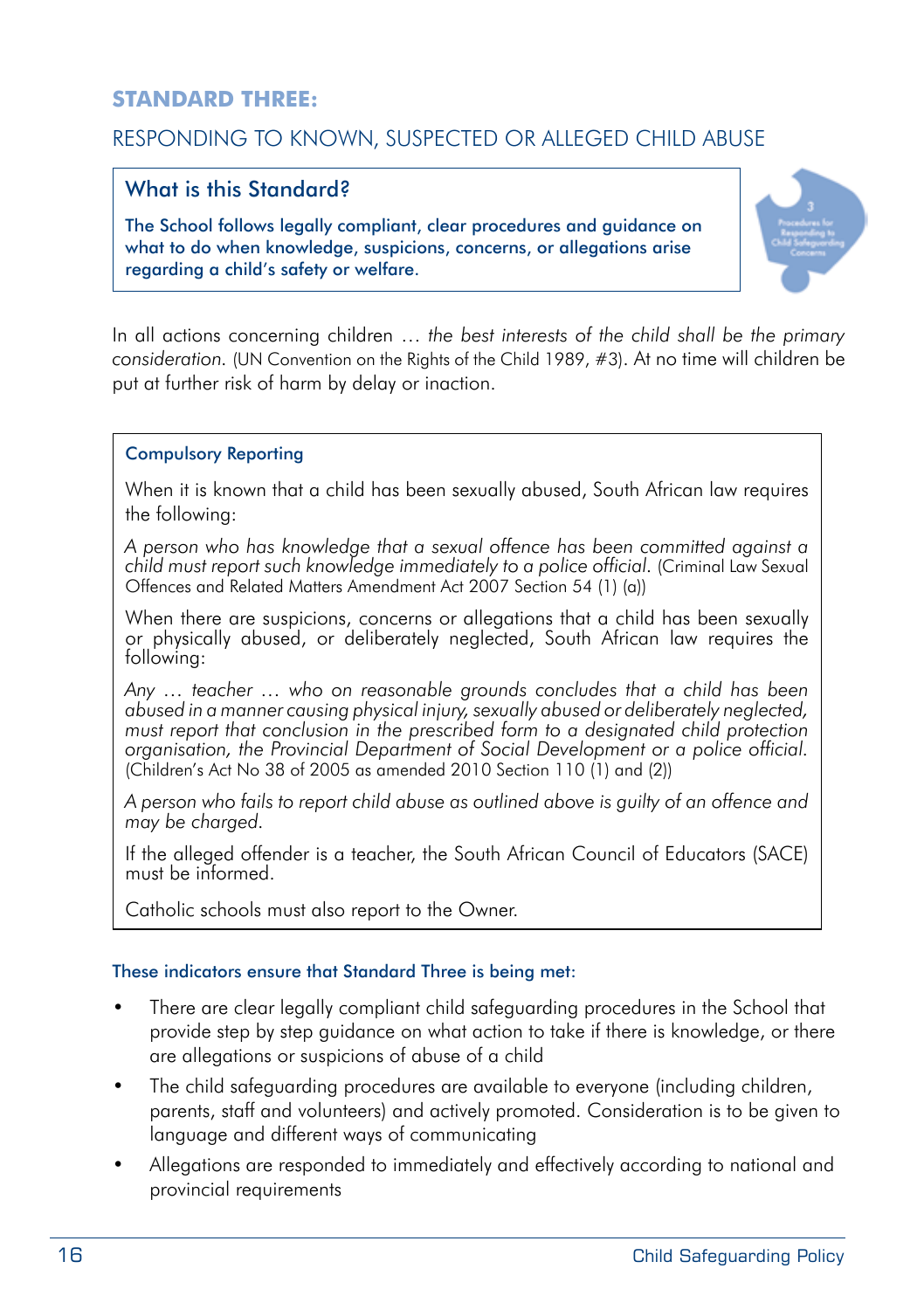- All current child safeguarding concerns are reported to the civil authority immediately
- Staff understand the legal obligation to report any case of child abuse
- There are clear ways to raise allegations or suspicions, anonymously if necessary, of unacceptable behaviour towards children
- All members of the school community have access to the telephone number for the *Family Violence, Child Protection and Sexual Offences Unit (FCS), the Child Protection Unit* or Childline in the area
- Incidents, allegations and referrals are recorded
- There is guidance on confidentiality and appropriate information sharing which makes it clear that the protection of the child is paramount
- All confidential information will be stored securely
- The Code of Conduct for staff deals adequately with complaints about unacceptable or abusive behaviour towards children
- The Code of Conduct for learners deals adequately with complaints about unacceptable or abusive behaviour towards other children, or adults
- The school supports and assists personnel to raise concerns about possible dangerous or unethical conduct by others towards children
- There is clear understanding of what constitutes abuse
- There is a designated person with a clearly defined role and responsibility to handle cases of abuse, whether historical or not
- All staff know who the designated person is
- The school community, particularly the staff, recognises that beyond the essential legal compliance in relation to child safeguarding, a Catholic school has a duty of Pastoral Care.

#### The following provide evidence that Standard Three is being implemented:

| $A = in place; B = working towards; C = still to begin$                                                                          | A | в |  |
|----------------------------------------------------------------------------------------------------------------------------------|---|---|--|
| Clear written procedures on action to be taken, are in place                                                                     |   |   |  |
| A copy of written procedures and guidelines is available                                                                         |   |   |  |
| Official forms for recording details of child safeguarding incidents are available<br>(Form 22)                                  |   |   |  |
| Contact details about child safeguarding local agencies are displayed                                                            |   |   |  |
| The Flow Chart must be appropriately displayed, describing steps in the child<br>safeguarding process                            |   |   |  |
| The name, duties and contact details of those people with responsibility for child<br>safeguarding (designated person) are known |   |   |  |

continued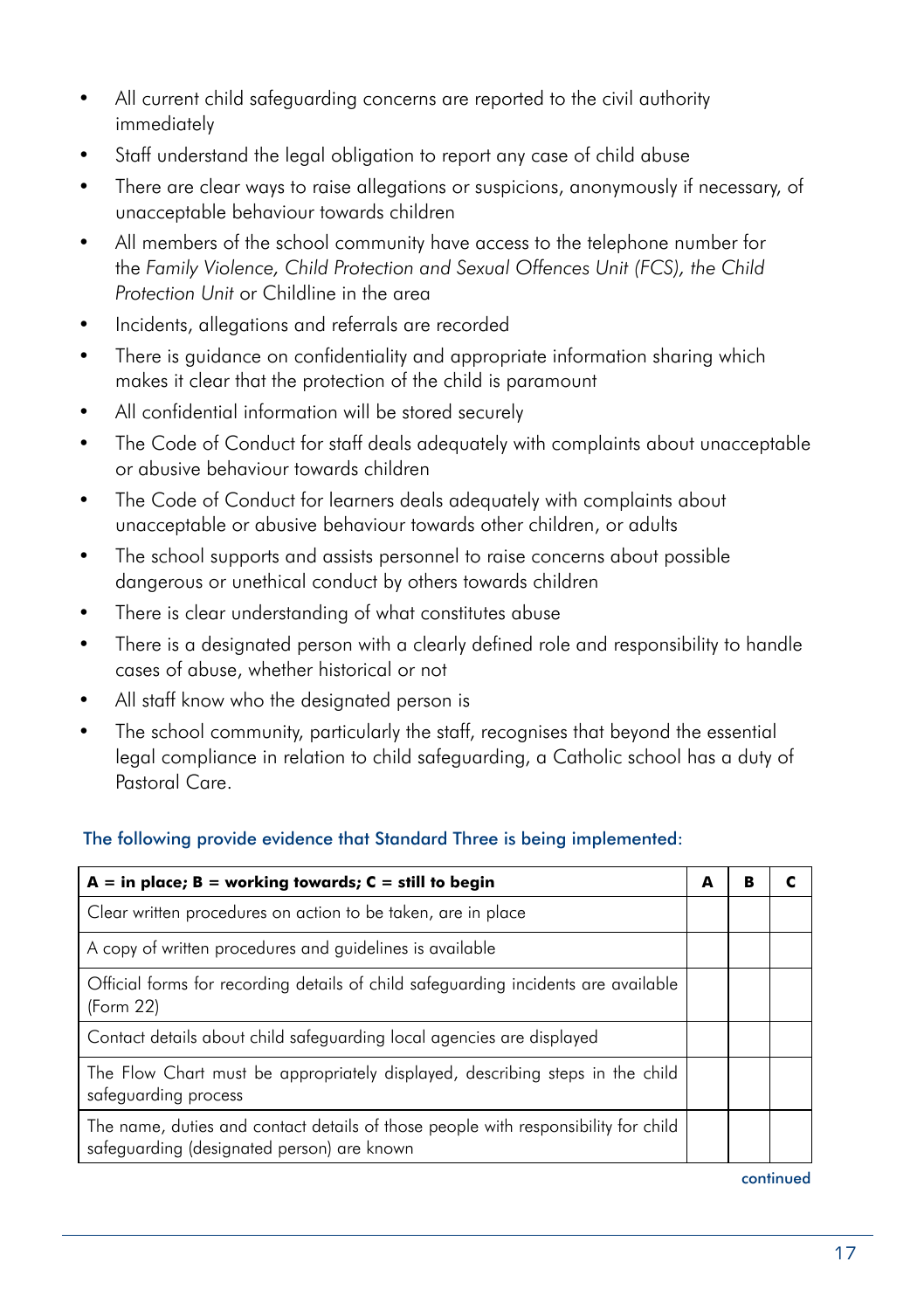#### Standard Three *continued*

| $A = in place; B = working towards; C = still to begin$                                                                                  | A | в |  |
|------------------------------------------------------------------------------------------------------------------------------------------|---|---|--|
| The designated person is well informed about procedures                                                                                  |   |   |  |
| Personnel understand the definitions of child abuse                                                                                      |   |   |  |
| Registers of workshops attended by personnel are up-to-date                                                                              |   |   |  |
| There is an incident book recording every incident, allegation, referral and report<br>made, including any forms completed and submitted |   |   |  |
| Records of incidents, allegations and referrals are kept securely                                                                        |   |   |  |
| Records of reporting are available to appropriate persons                                                                                |   |   |  |
| There are clear guidelines for providing the necessary support and care should a<br>child be vulnerable to abuse                         |   |   |  |

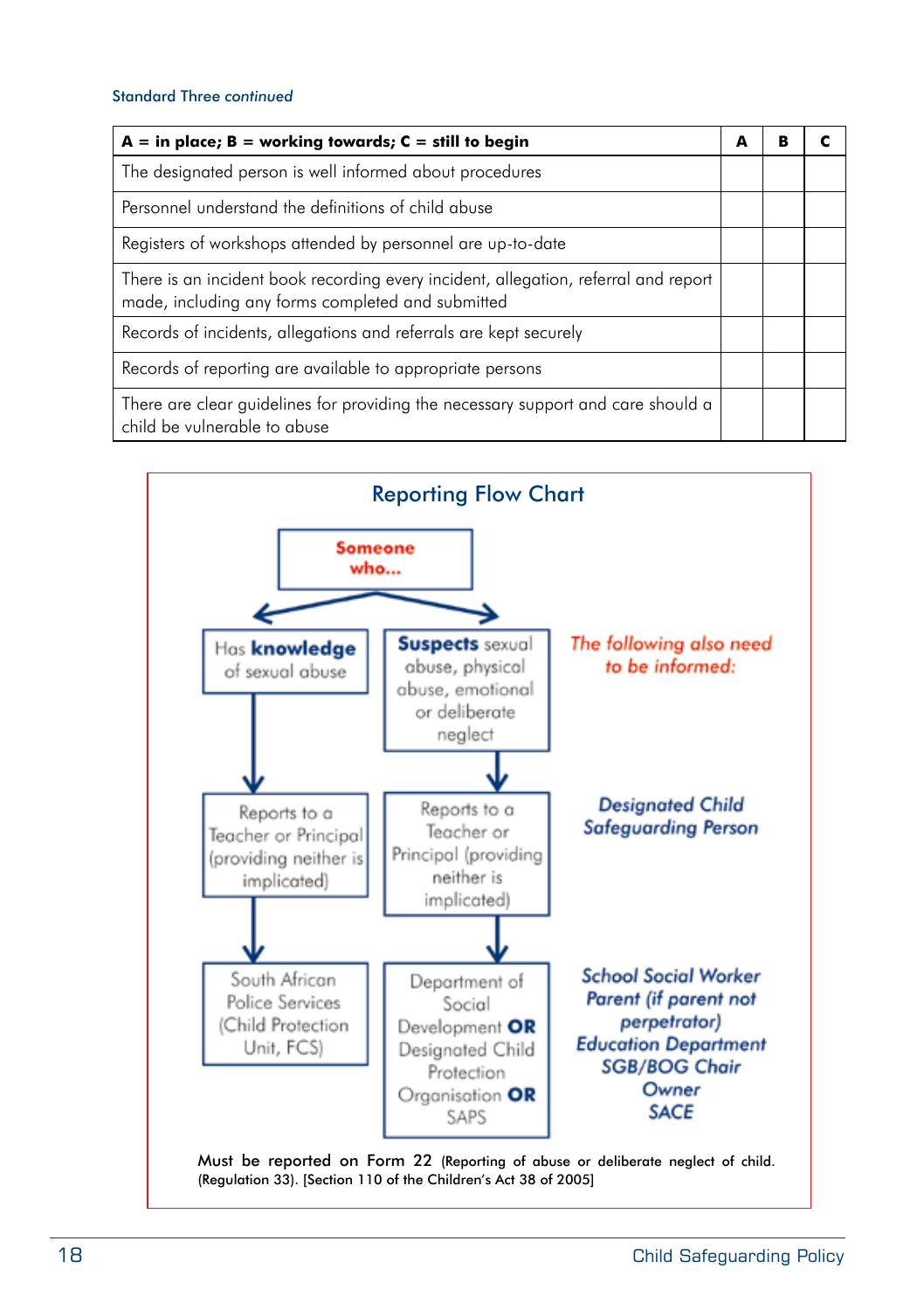#### **STANDARD FOUR:**

#### ACCESS TO SUPPORT AND INFORMATION

#### What is this Standard?

The School will ensure access to support and essential information to anyone who discloses abuse, who alleges that abuse has taken place, or who is alleged to have perpetrated abuse.



Aware of how distressing child abuse is, and how difficult it is to deal with: the school will make sure that anyone affected by abuse will know where they can go for help and advice if they have a concern.

#### These indicators ensure that Standard Four is being met

- • Openly display (in areas where children and staff are) lists of services, authorities and organisations (with contact details) that can help children.
- Support of anyone who discloses abuse, or who alleges that abuse has taken place
	- – These lists will be available to all staff and volunteers, so that they know what services are available in order to be able to respond to and support children
	- $-$  As there is a particular concern for vulnerable children (such as disabled children and those with communication difficulties, for example deafness), the school will make sure that they are able to report abuse and get information and support if they need it. An appropriate suitable interpreter will be provided where one is needed.
- Support of someone who is alleged to have perpetrated abuse
	- The School will make sure that someone who is alleged to have perpetrated abuse is informed about available support, and will advise them that they have the right to seek legal advice

#### The following provide evidence that Standard Four is being implemented:

| $A = in place; B = working towards; C = still to begin$                                                                                            | А | в |  |
|----------------------------------------------------------------------------------------------------------------------------------------------------|---|---|--|
| Lists of services, authorities and organisations (with contact details) that can help<br>children are displayed                                    |   |   |  |
| Appropriate pastoral care is available                                                                                                             |   |   |  |
| In terms of anyone who discloses abuse or who alleges that abuse has<br>taken place:                                                               | A | в |  |
| - Information about sources of support is available                                                                                                |   |   |  |
| There is a procedure for responding to child safeguarding suspicions,<br>concerns, knowledge or allegations and a time-scale for dealing with them |   |   |  |

continued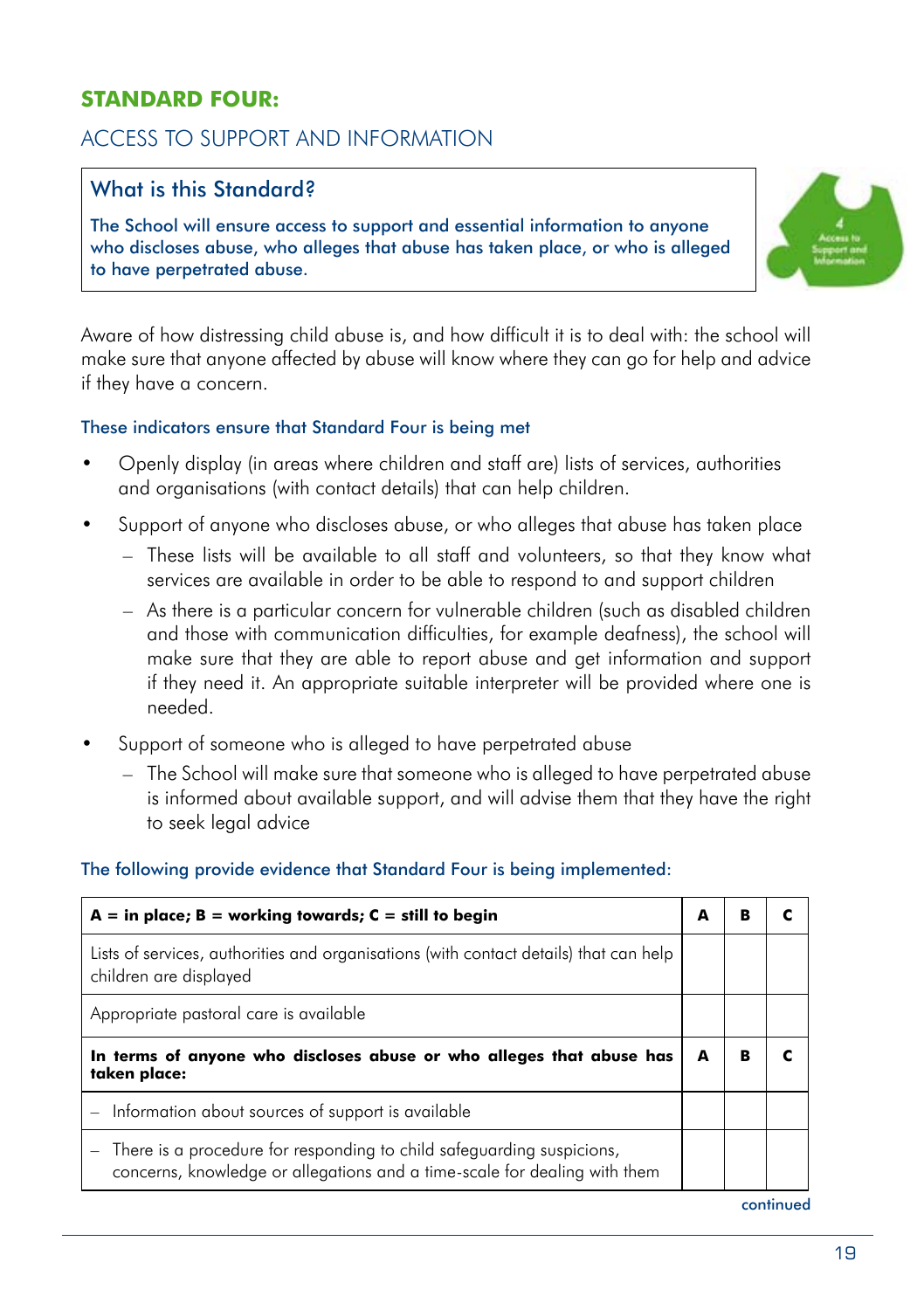| $A = in place; B = working towards; C = still to begin$                                                                                                                                                                                                                                                                                                    |   |   |  |
|------------------------------------------------------------------------------------------------------------------------------------------------------------------------------------------------------------------------------------------------------------------------------------------------------------------------------------------------------------|---|---|--|
| If applicable. As there is a particular concern for vulnerable children (such<br>as disabled children and those with communication difficulties, for example<br>deafness), the school will make sure that they are able to report abuse and get<br>information and support if they need it. A suitable interpreter will be provided<br>where one is needed |   |   |  |
| In terms of someone who is alleged to have perpetrated abuse                                                                                                                                                                                                                                                                                               | A | в |  |
| - Information about sources of support is available                                                                                                                                                                                                                                                                                                        |   |   |  |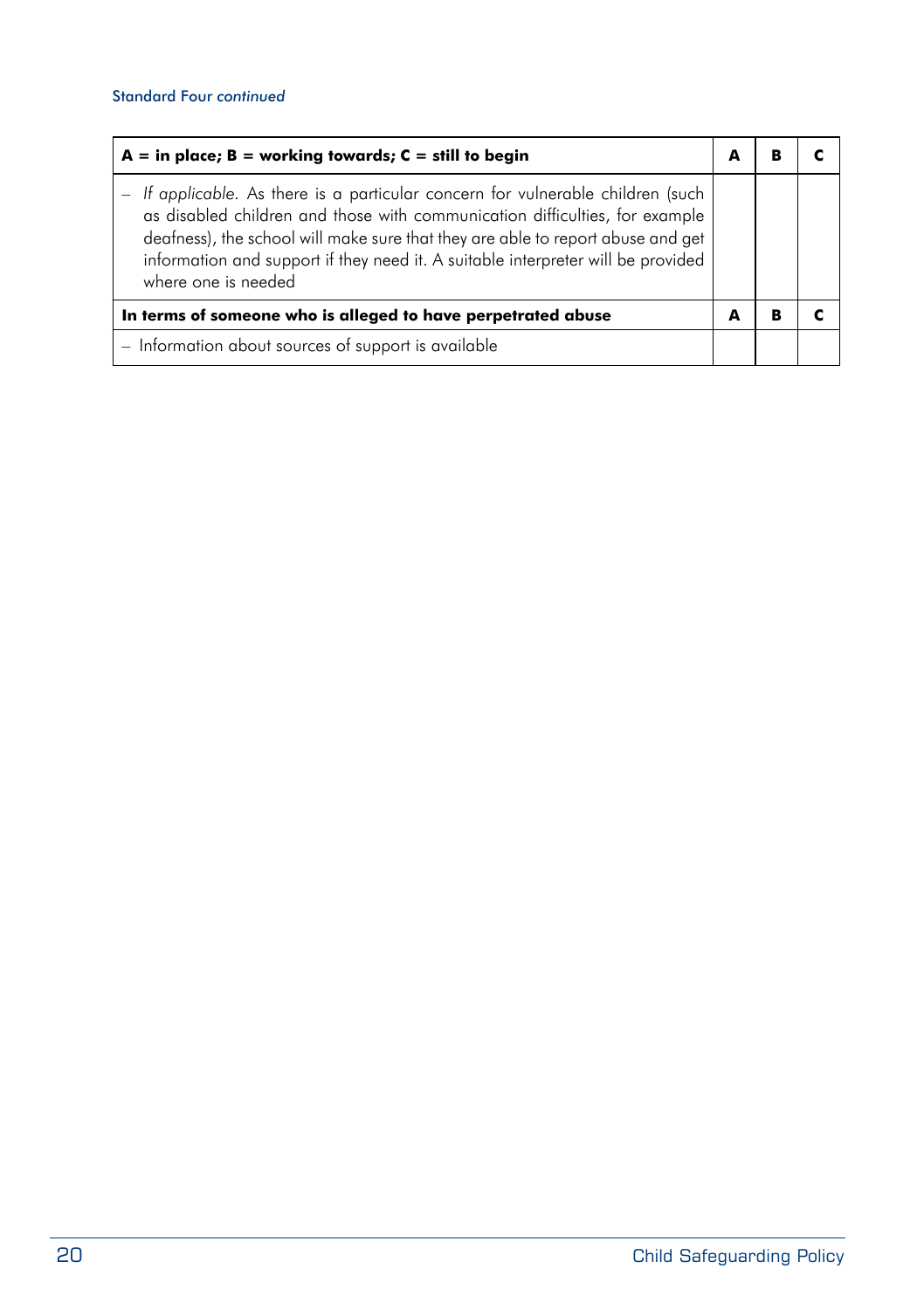#### **STANDARD FIVE:**

#### TRAINING AND SUPPORT

#### What is this Standard?

Those who work with children are trained and supported in all aspects of safeguarding relevant to their role, in order to develop and maintain the necessary knowledge, attitudes and skills to safeguard and protect children.



Everyone has a role to play in protecting children. In order to carry out this role effectively and confidently, each person needs to be aware of child safeguarding issues, and should have the necessary knowledge and skills.

#### These indicators ensure that Standard Five is being met:

- The School ensures that all are inducted and trained in this Child Safeguarding Policy and the procedures, including requirements in the Codes of Conduct
- All personnel (both paid and voluntary) are provided with opportunities to learn about how to recognise and respond to concerns about child abuse
- The School annually identifies all who require training
- Training on child safeguarding for all new members of staff and volunteers takes place
- The School participates in the training programmes provided by the local Catholic Schools service provider
- The School ensures that those who have specific child safeguarding responsibilities have appropriate, role-specific training
- The School provides the necessary resources both financial and other for those needing training.

#### The following provide evidence that Standard Five is being implemented:

| $A = in place; B = working towards; C = still to begin$                                                                                 | А |  |
|-----------------------------------------------------------------------------------------------------------------------------------------|---|--|
| Staff and other members of the school community have been trained in how<br>children are kept safe                                      |   |  |
| All members of staff and volunteers have signed a document acknowledging the<br>Child Safeguarding Policy, which includes the Standards |   |  |
| The school has a clear record of training, giving the topic of the training and when<br>attended, signed by the participant             |   |  |
| The school identifies annually what its training needs are, and ensures regular<br>ongoing training on how to keep children safe        |   |  |
| The school's budget provides for training in child safeguarding                                                                         |   |  |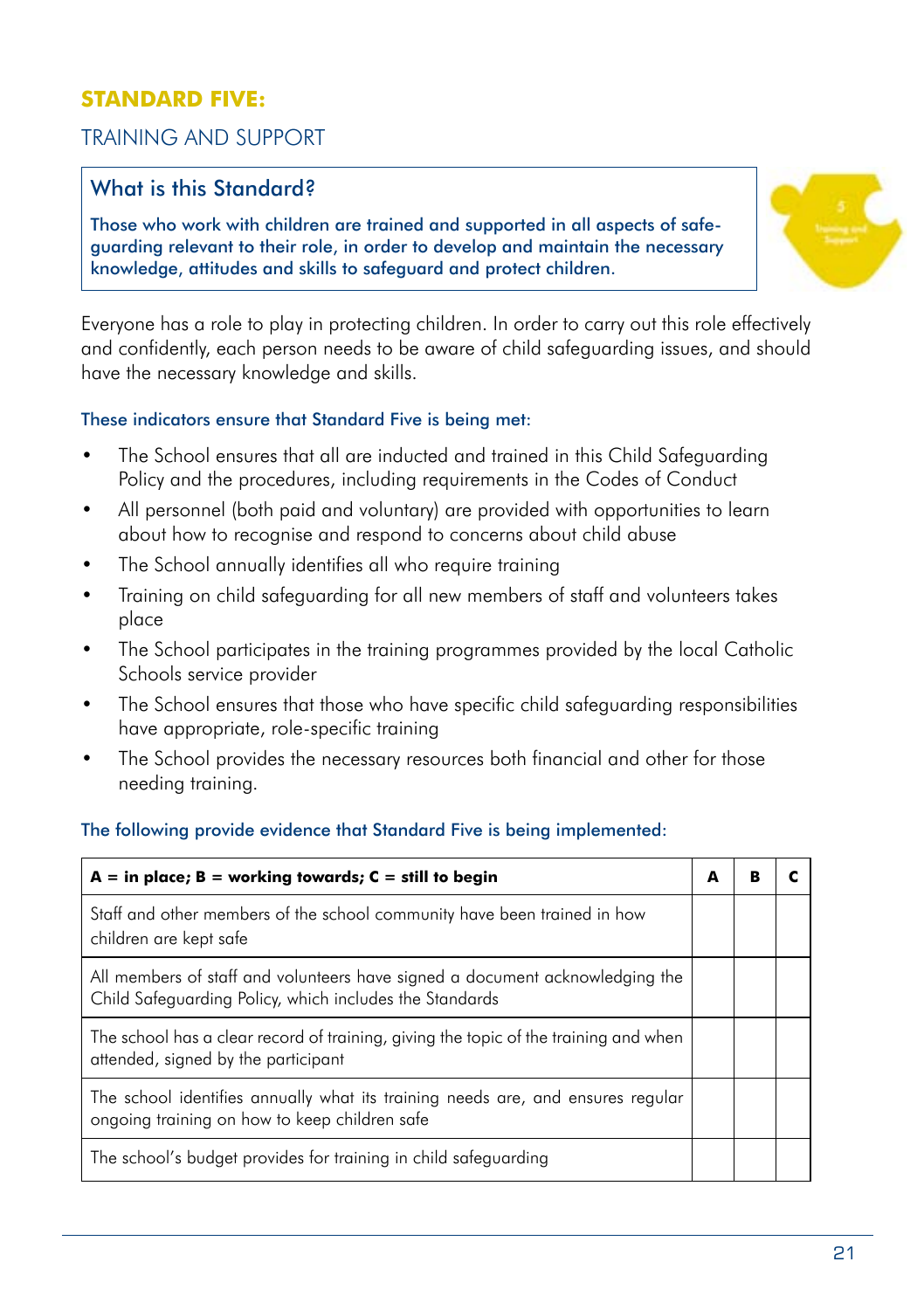#### **STANDARD SIX:**

#### COMMUNICATING THE CHILD SAFEGUARDING POLICY

#### What is this Standard?

The School ensures that all people involved in the school, as well as parents, children and external agencies and service providers know that this Child Safeguarding Policy applies.



The school recognises that policies and procedures are only effective if all the people involved, including children, know how to use them.

#### These indicators ensure that Standard Six is being met:

- The Child Safeguarding Policy certificate is displayed in suitable public places throughout the school
- Lists of relevant services, authorities, and organisations with contact details are displayed
- The School communicates the Child Safeguarding Policy to children in a manner that is accessible and appropriate
- Parents, children and other people involved are informed about the School's Child Safeguarding Policy, as well as about procedures for reporting suspected abuse
- The School establishes links with other local organisations that can help children, in order to promote a safe and caring community for children and to share best child safeguarding practice
- The School is very clear about its responsibility to protect children and makes this known to all who come into contact with it.

#### The following provide evidence that Standard Six is being implemented:

| $A = in place; B = working towards; C = still to begin$                                                         | A | в |  |
|-----------------------------------------------------------------------------------------------------------------|---|---|--|
| The Child Safeguarding Policy certificate is displayed in suitable public places<br>throughout the school       |   |   |  |
| The lists of relevant services, authorities, and organisations with contact details<br>are displayed            |   |   |  |
| There is evidence in lesson plans and workbooks that child safety concerns are<br>included in the curriculum    |   |   |  |
| User-friendly, language-accessible, age-appropriate communication of the<br>Child Safeguarding Policy is in use |   |   |  |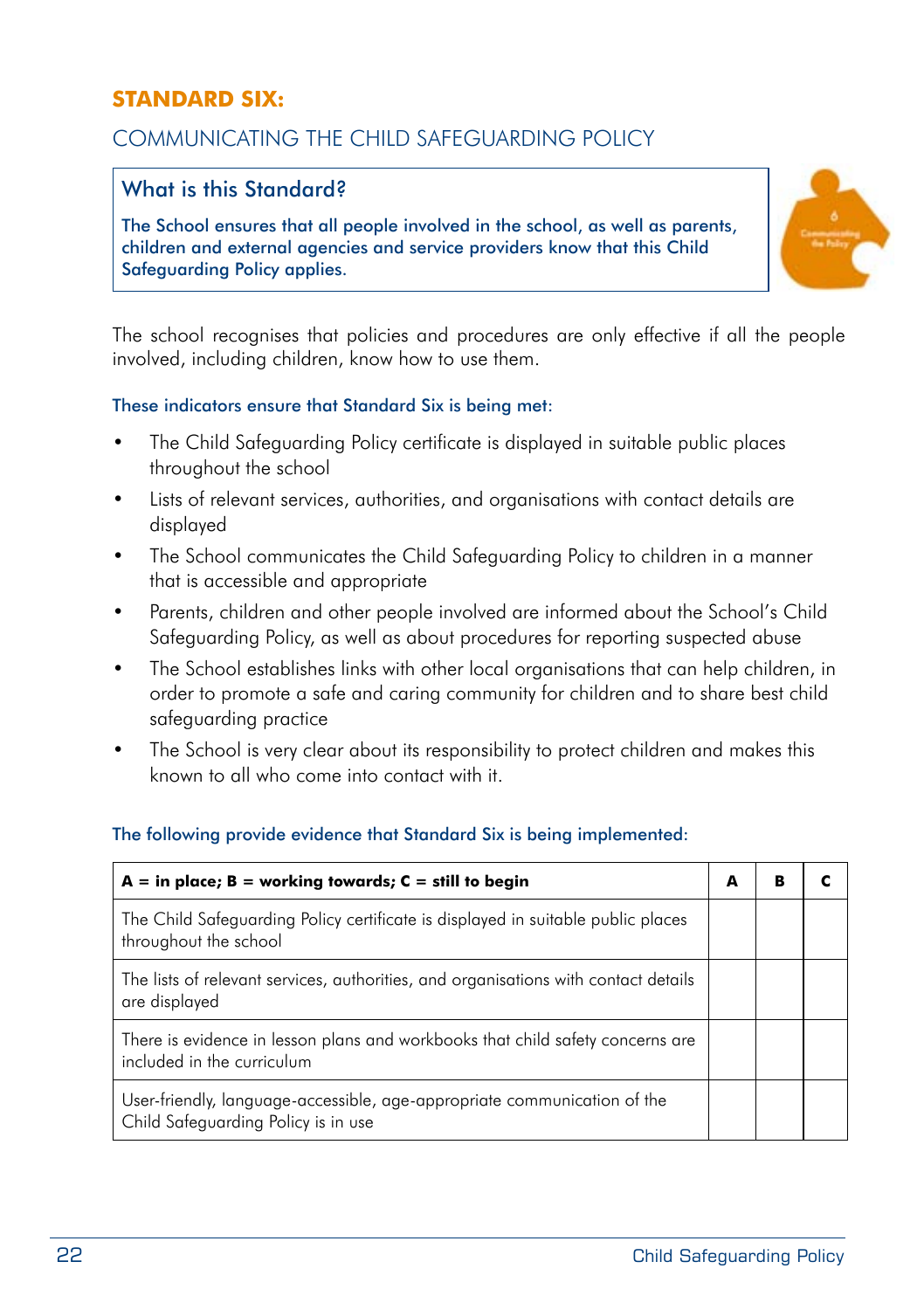| $A = in place; B = working towards; C = still to begin$                                                                                           |  |  |
|---------------------------------------------------------------------------------------------------------------------------------------------------|--|--|
| There is provision for communicating appropriately to those whose home<br>language is not English, as well as to those who have specific needs    |  |  |
| Workshops for the governors, teachers, support staff, volunteers and learners<br>to explain the Child Safeguarding Policy have been arranged      |  |  |
| Links have been developed with other organisations in the locality in order to<br>promote a safe and caring community and to share good practices |  |  |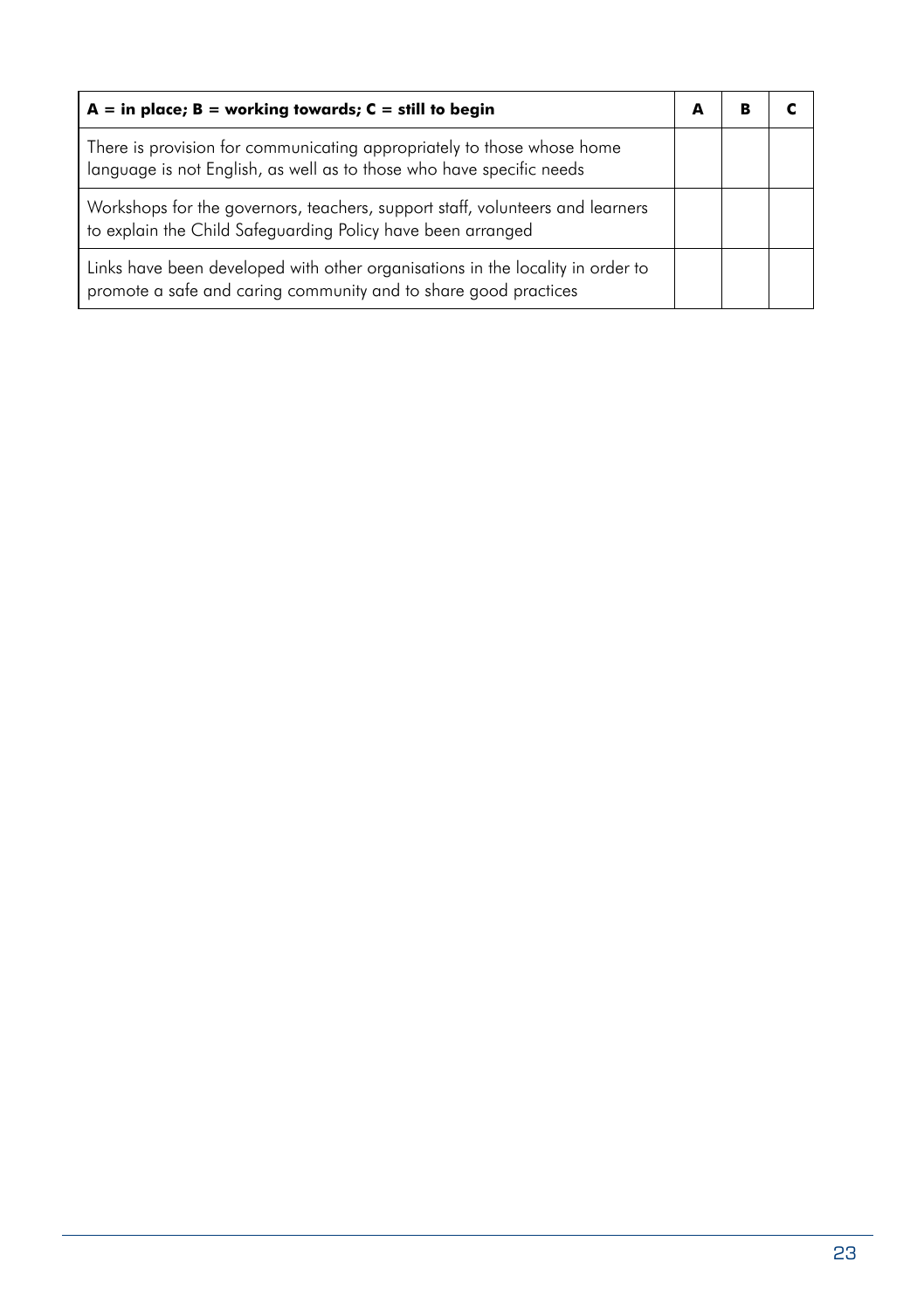#### **STANDARD SEVEN:**

#### MONITORING THE IMPLEMENTATION OF THE STANDARDS

#### What is this Standard?

Standards are made to work, and are regularly checked to see if they are working.



The School has the responsibility to implement, monitor, evaluate and report on its compliance with the Standards. The measures and mechanisms that the School has in place for monitoring and review, ensure accountability in relation to Child Safeguarding.

#### These indicators ensure that Standard Seven is being met:

- The School undertakes an annual review to evaluate its compliance with the Standards
- The School Management Team reports to the Governors as part of its responsibility for the Ethos
- Parents and children are consulted on child safeguarding issues
- The School takes the necessary action to remedy any action or lack thereof
- Child Safeguarding is an integral part of the School Development Plan
- The School undertakes to provide evidence and comply when concerns are identified by legitimately established monitors, for example the local Catholic Schools' service provider.

#### The following provide evidence that Standard Seven is being implemented:

| $A = in place; B = working towards; C = still to begin$                                                                                                                                                                         | A | в |  |
|---------------------------------------------------------------------------------------------------------------------------------------------------------------------------------------------------------------------------------|---|---|--|
| The checklist from all seven Standards for monitoring and reporting to the SGB/<br>Board, indicating the degree of compliance with each Standard, is completed on<br>an annual basis and is recorded in the SGB / Board minutes |   |   |  |
| A copy of this checklist, signed by the Principal, is sent to the CSO or CIE Regional<br>Office and the Owner                                                                                                                   |   |   |  |
| The School's incident book is in use, and up to date                                                                                                                                                                            |   |   |  |
| There are records of action taken to remedy identified non-compliance                                                                                                                                                           |   |   |  |
| There is a written plan showing what steps will be taken to keep children safe                                                                                                                                                  |   |   |  |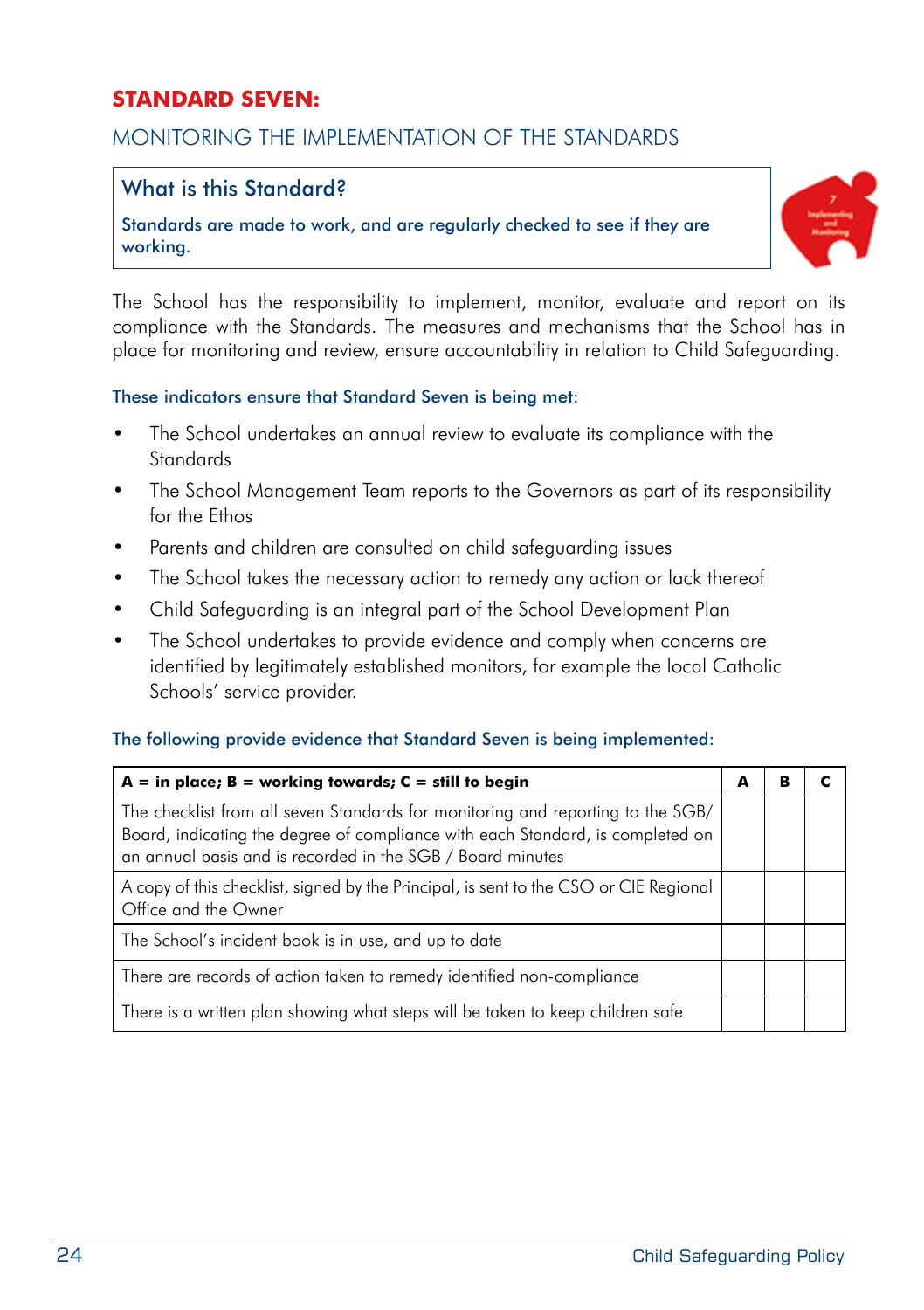### Commitment by the School

| On behalf of the School community, we commit to adopting and implementing this<br>written Child Safeguarding Policy. |           |
|----------------------------------------------------------------------------------------------------------------------|-----------|
| This Child Sateguarding Policy was adopted by the School Governing Body /Board                                       |           |
|                                                                                                                      |           |
|                                                                                                                      |           |
|                                                                                                                      |           |
| Chairperson of SGB/BOG                                                                                               | Principal |
| Date                                                                                                                 | Date      |

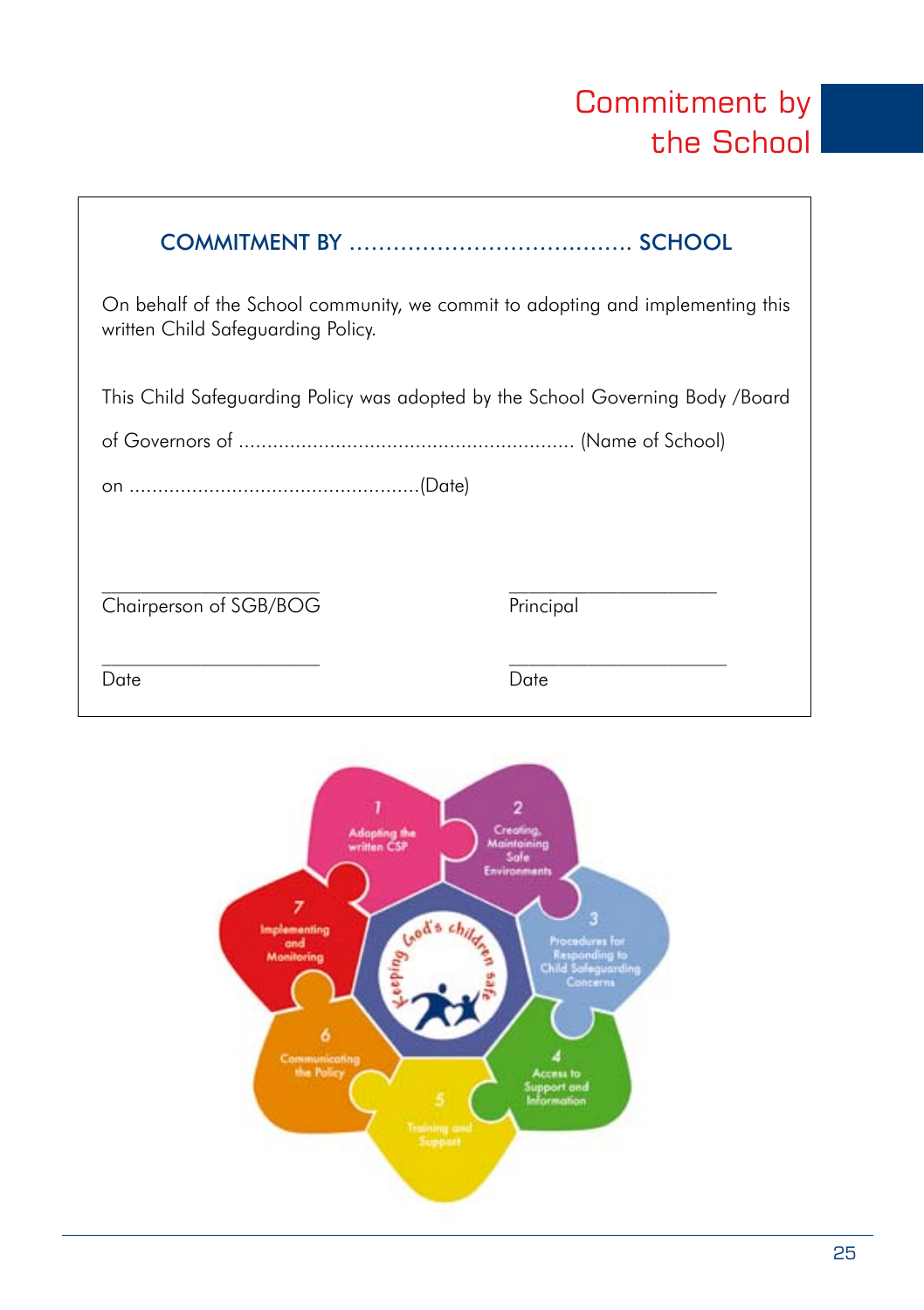### Appendix 1:

### Guidelines for any person receiving a concern regarding abuse

Anyone who receives a concern, suspicion, disclosure or allegation of abuse should act immediately as follows:

- Listen: be welcoming and supportive.
- Be sensitive: hear the person's story, and then explain the procedures involved in reporting what they have told you to a registered Social Worker/ Department of Social Services or the South African Police Service, as well as the Owner's representative.
- Be mindful: the rights of all involved, both the person making the allegation and the alleged perpetrator, must be respected at all times.
- • Put them in contact: the alleged victim must immediately be put into contact with the registered social worker in the area, or connected with the school; or the police as soon as possible.
- Do not guarantee confidentiality: it must be made clear to anyone who wishes to speak about a situation of abuse, that the child be protected and any case of abuse be reported.
- Do not speak to the alleged perpetrator: it is very important that the proper authorities deal with the alleged perpetrator. No attempt to intervene and contact the person directly should be made.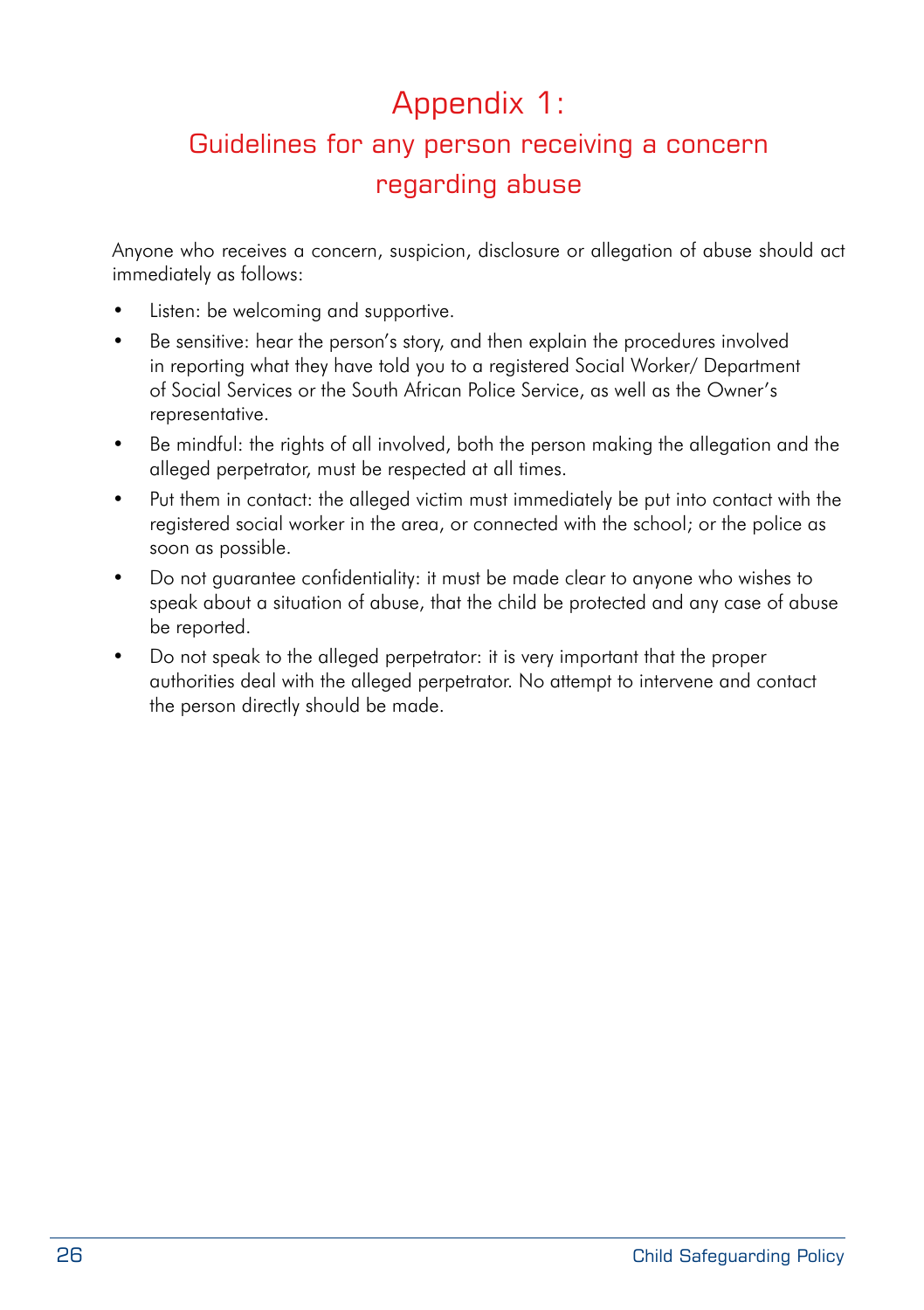### Appendix 2:

### Child Safeguarding in relation to the School's Distinctive Catholic Character

#### Distinctive Religious Character of a Catholic School

The policy document *Signs of God's Presence* describes the distinctive religious character of Catholic schools, noting on page 12 that:

.*.. the Catholic school aims to promote the holistic growth of all learners, as well as to give witness to social concern and care for others.* 

The document further states that

*The Catholic school achieves this through*

- *• promoting a Catholic perspective of human life*
- *• encouraging a holistic approach to human life*
- *• nurturing religious and moral formation*
- *• and through the dedication of the principal and staff to practising and promoting moral values and to a high standard of teaching and learning.*

*The Catholic school strives towards excellence in education, with outcomes embracing the total formation of each individual ... and by ... being a model of Christian freedom, justice and love in its administration, teaching and relationships between educators, learners, parents and community.* 

In Catholic *Public Schools on Private Property*, the Deed of Agreement supports the right of the Catholic school to maintain its distinctive religious character as described above. This agreement is signed between the Provincial Member of the Executive Council (MEC) for Education and the Owner of each Catholic School (whether Diocese or Religious Congregation) as provided for in Sections 14 and 57 of the South African Schools Act (DoA, Schedule 3 No 1.2 & 1.3; Free State Schedule 4 No 1.4 & 2.2). In addition, the Religion and Education Policy provides for Catholic schools to maintain their distinctive religious character. One of the Schedules in the Deed of Agreement is that between the Owner and the Governing Body of the School which amongst other aspects requires the SGB to support and develop the Distinctive Religious Character as well as the school's religious and moral policy.

Following this vision, a learner in a Catholic school will be cherished and affirmed as a gift from God with an inherent right to dignity of life and bodily integrity. This right will be respected, nurtured and protected by all. Everyone involved in a Catholic School has an obligation to make sure that the basic rights of children are respected. In addition to these obligations and understandings, to which everyone is required to subscribe, the Owner has a right and a responsibility to see that the distinctive religious character of the school is maintained.

*Continued*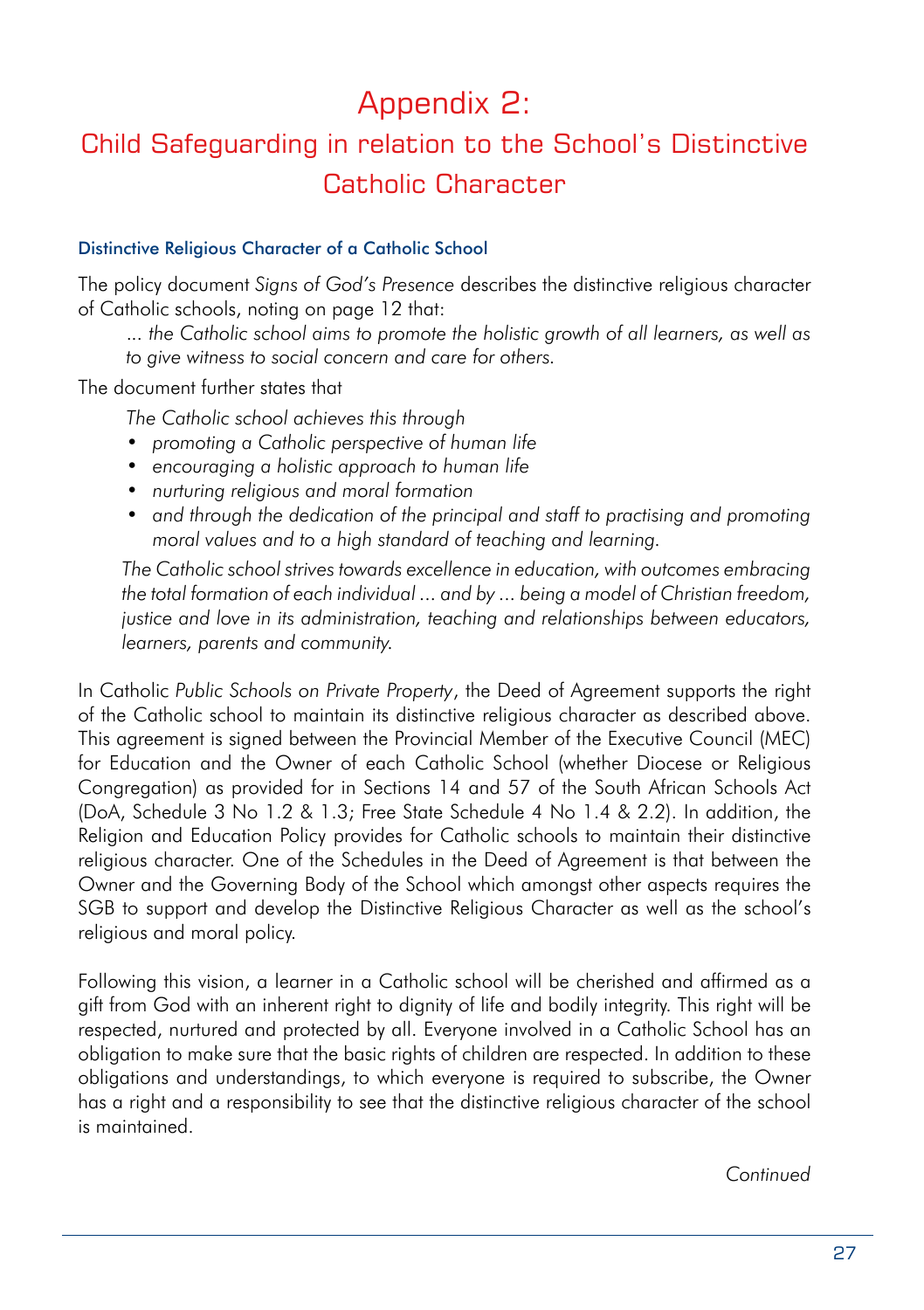The Child Safeguarding Policy*,* and the fact that the school adheres to this Policy, forms an important part of the moral and religious ethos of the school.

In making sure that the Child Safeguarding Policy of the school works – and works well – the Governors in both Catholic Independent Schools and Public Schools on Private Property are required to comply with certain aspects, including:

- taking responsibility, working in partnership with the Owner, for the preservation of the school's ethos
- putting the Child Safeguarding Policy in place at the school, and making it work
- making sure that all the legal procedures that need to happen actually happen, and that the School Management Team follows the law of South Africa in this regard.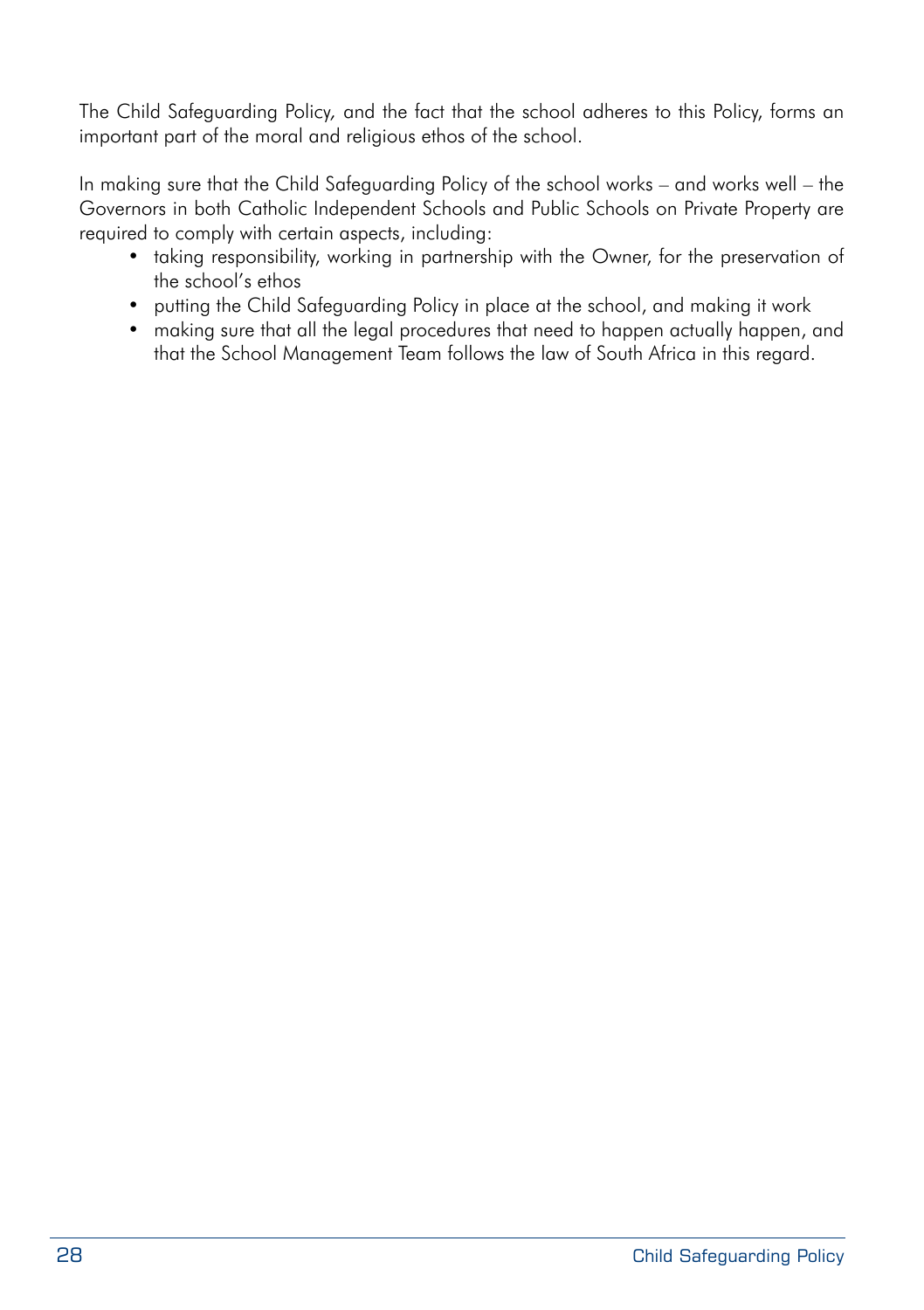### Legal Framework

Child Justice Act, 2008 (Act 75 of 2008) Children's Act, 2005 (Act 38 of 2005) Criminal Law (Sexual Offences and Related Matters) Amendment Act, 2007 (Act 32 of 2007) Films and Publications Act No. 65 of 1996 National Education Policy Act, 1996 (Act 27 of 1996) South African Schools Act, 1996 (Act 84 of 1996) The Employment of Educators Act, 1998 (Act 76 of 1998) SAPS National Instructions 3 of 2008 (Part 4) Inclusive Education White Paper 6, 2001 Ethical Code for Educators, SACE Public Service Code of Conduct

### **Abbreviations**

- CPU Child Protection Unit
- BOG Board of Governors
- DCPO Designated Child Protection Organisation
- DSW Designated social worker: a social worker in the employment of the Department of Social Development or a registered child protection organization such as Child Welfare.
- DBE Department of Basic Education
- DSD Department of Social Development
- FCS Family Violence, Child Protection and Sexual Offences Unit of the South African Police Service
- FSW Forensic social worker
- PDE Provincial Department of Education
- SAPS South African Police Services
- SASA South African Schools Act No 86 of 1996 as amended
- SACE South African Council for Educators, the professional council for educators, that aims to enhance the status of educators and maintain a Code of Ethics for the profession
- SACBC Southern African Catholic Bishops' Conference
- SGB School Governing Body
- SMT School Management Team, the senior management team of a school comprising the Principal, Deputy Principal and Heads of Department
- SSW School social worker: a social worker in the employ of a PDE that is registered under Section 17 of the Social Service Professions, 1978 (Act 110 of 1978)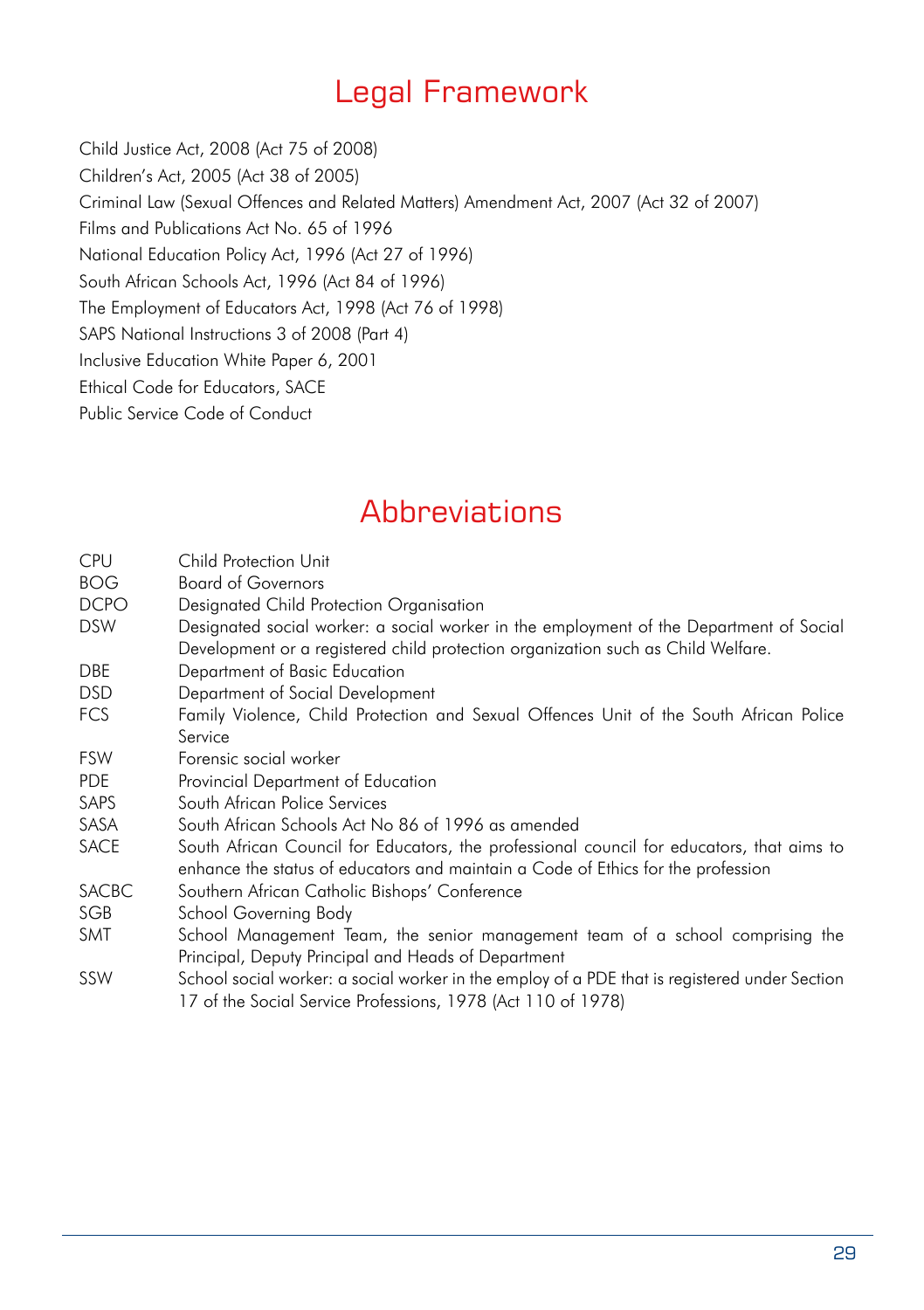### **Glossary**

| Abuse                                   | Abuse of a child may occur when somebody inflicts harm on the child or<br>fails to act to prevent harm. Children may be abused in a family or in an<br>institutional or community setting by those known to them or more rarely, by<br>a stranger.                                                                                                                                                                                                                                                                                                                                                                                                                            |
|-----------------------------------------|-------------------------------------------------------------------------------------------------------------------------------------------------------------------------------------------------------------------------------------------------------------------------------------------------------------------------------------------------------------------------------------------------------------------------------------------------------------------------------------------------------------------------------------------------------------------------------------------------------------------------------------------------------------------------------|
|                                         | Board of Governors (BOG) The governance structure of an Independent Catholic School.                                                                                                                                                                                                                                                                                                                                                                                                                                                                                                                                                                                          |
| <b>CBE</b>                              | The Catholic Board of Education, the body responsible for Catholic schools<br>in South Africa, an associate body of the SACBC.                                                                                                                                                                                                                                                                                                                                                                                                                                                                                                                                                |
| Child                                   | Any person below the age of eighteen years.                                                                                                                                                                                                                                                                                                                                                                                                                                                                                                                                                                                                                                   |
|                                         | Children with specific needs Term used to cover the specific or unique, out-of-the-ordinary concerns<br>created by the child's medical, physical, mental or developmental condition<br>or disability. Additional services are usually needed to help a person in one<br>or more of the following areas (among others): thinking, communication,<br>movement, getting along with others, and taking care of oneself.                                                                                                                                                                                                                                                           |
| Code of Conduct                         | This refers to the Codes of Conduct for educators, learners and parents.                                                                                                                                                                                                                                                                                                                                                                                                                                                                                                                                                                                                      |
| Complainant                             | The term used to describe a person who has made an allegation of abuse.                                                                                                                                                                                                                                                                                                                                                                                                                                                                                                                                                                                                       |
| Corporal punishment                     | 'Corporal' or 'physical' punishment is defined as "any punishment in<br>which physical force is used and intended to cause some degree of pain<br>or discomfort, however light. Most involves hitting ("smacking", "slapping",<br>"spanking") children, with the hand or with an implement. (UNICEF: The<br>Committee on the Rights of the Child in the General Comment No. 8). In<br>addition, there are other non-physical forms of punishment that are also cruel<br>and degrading and thus incompatible with the Convention. These include,<br>for example, punishment which belittles, humiliates, denigrates, scapegoats,<br>threatens, scares or ridicules the child." |
| Designated Child<br>Safeguarding Person | The person appointed by the school to liaise with the statutory authorities<br>safeguarding suspicions, concerns,<br>regarding<br>child<br>knowledge<br>or<br>allegations.                                                                                                                                                                                                                                                                                                                                                                                                                                                                                                    |
| <b>Emotional Abuse</b>                  | Attacks on the child's emotional development and self-worth via criticism,<br>belittling and insulting the child, rejection, withdrawal of love, support and<br>guidance.                                                                                                                                                                                                                                                                                                                                                                                                                                                                                                     |
| Governor                                | Member of either a Board of Governors or a School Governing Body.                                                                                                                                                                                                                                                                                                                                                                                                                                                                                                                                                                                                             |
| Indicator                               | Indicates the state or measure of a specified goal to be achieved.                                                                                                                                                                                                                                                                                                                                                                                                                                                                                                                                                                                                            |
| Monitoring                              | A mechanism put in place to systematically oversee and review compliance<br>with a Child Safeguarding management plan.                                                                                                                                                                                                                                                                                                                                                                                                                                                                                                                                                        |
| National Register for Sex<br>Offenders  | A register kept of every person convicted of a sex-crime according<br>to section 42 of the Criminal Law (Sexual Offences and Related Matters)<br>Amendment Act No 32 of 2007 no 332.                                                                                                                                                                                                                                                                                                                                                                                                                                                                                          |
| National Child Protection<br>Register   | The record of every case of child abuse. This follows from Section<br>114 of the Children's Act 38 of 2005.                                                                                                                                                                                                                                                                                                                                                                                                                                                                                                                                                                   |
| Neglect Abuse                           | Neglect occurs when basic needs such as food, warmth, shelter and medical<br>care are not met which results in serious impairment of the development of<br>the child or young person. It may also involve failure to protect the child<br>from harm or danger. It may also include unresponsiveness to a child's basic<br>emotional needs.                                                                                                                                                                                                                                                                                                                                    |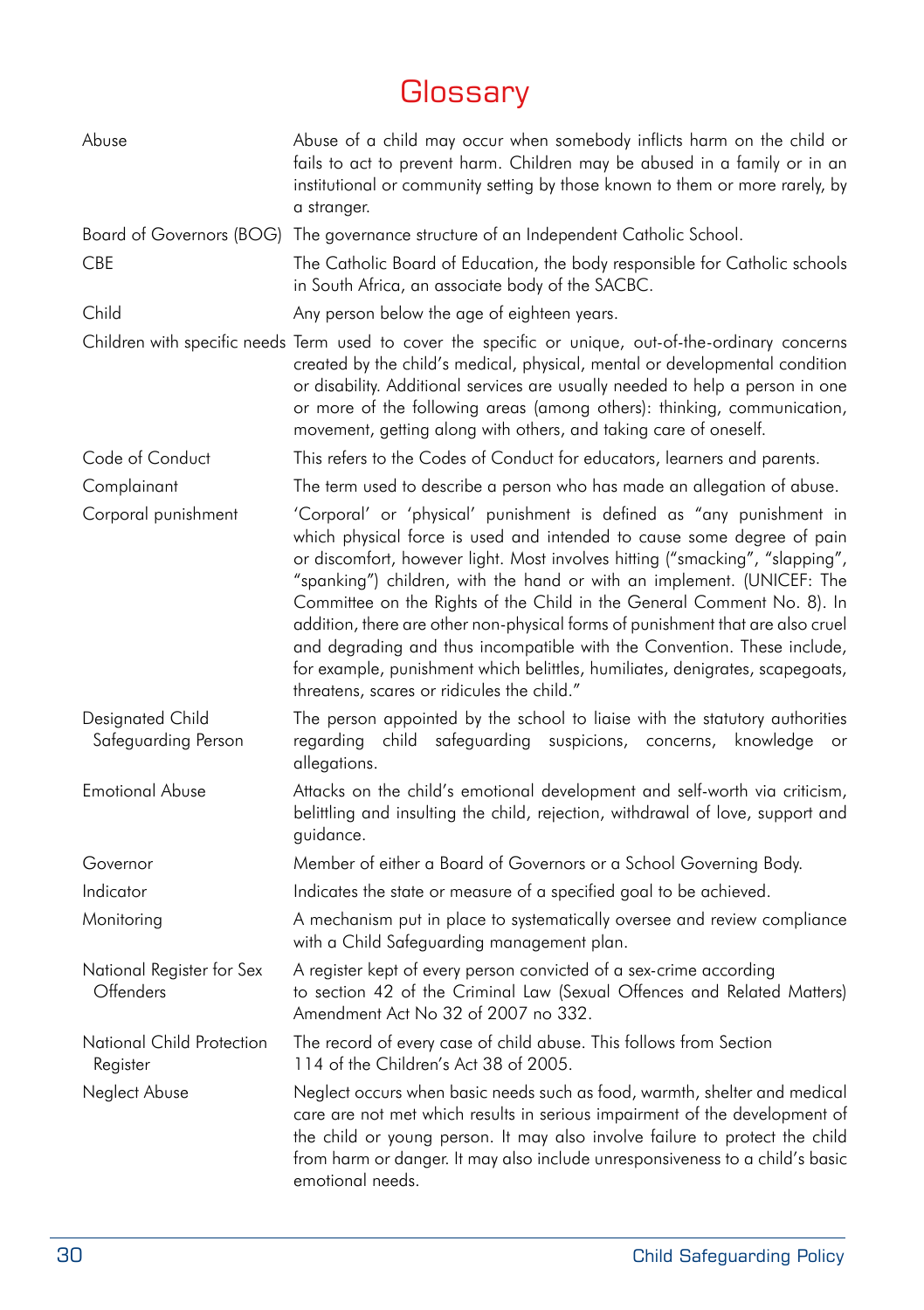| Physical Abuse                 | Any non-accidental injury either inflicted on the child, or sustained by the<br>child through an adult's intentional neglect to protect the child from physical<br>harm/injury.                                                                                        |
|--------------------------------|------------------------------------------------------------------------------------------------------------------------------------------------------------------------------------------------------------------------------------------------------------------------|
| Policy                         | A policy is a deliberate system of principles to guide decisions and achieve<br>rational outcomes. A policy is a statement of intent, and is implemented as a<br>procedure or protocol. Policies are generally adopted by a governance body<br>within an organization. |
| Respondent                     | The term used for the person about whom child safeguarding suspicions,<br>concerns, knowledge or allegations have been made.                                                                                                                                           |
| School Governing Body<br>(SGB) | A statutory body vested with the governance of a public school;<br>this body may perform only such functions and obligations and exercise such<br>rights as prescribed by the South African Schools Act.                                                               |
| Sexual abuse                   | As defined in the Children's Act, 2005 (Act 38 of 2005), in relation to a<br>child, means                                                                                                                                                                              |
|                                | (a) sexually molesting or assaulting a child or allowing a child to be sexually<br>molested or assaulted:                                                                                                                                                              |
|                                | (b) encouraging, inducing or forcing a child to be used for the sexual<br>gratification of another person;                                                                                                                                                             |
|                                | (c) using a child in or deliberately exposing a child to sexual activities or<br>pornography; or                                                                                                                                                                       |
|                                | (d) procuring or allowing a child to be procured for commercial sexual<br>exploitation or in any way participating or assisting in the commercial<br>sexual exploitation of a child.                                                                                   |
| Sexual offences                | Both general and specific offences against children and mentally disabled<br>persons.                                                                                                                                                                                  |
| Standard                       | A standard is used in order to establish the required level of<br>performance.                                                                                                                                                                                         |
| <b>Statutory Authorities</b>   | These include the South African Police Services, the Department of Social<br>Development, the Department of Justice.                                                                                                                                                   |

### Acknowledgements

*Abuse No More Protocol*, Western Cape Education Department (2014) *Child Safeguarding Policy for Catholic Independent Schools in South Africa* (January 2012) *Child Safeguarding Policy for Catholic Public Schools in South Africa* (January 2012) misean cara *Child Protection and Safeguarding Policy* (2015) *Safeguarding Children: Policy and Standards for the Catholic Church in Ireland* (2016) *The National School Safety Framework Department of Basic Education* (2015)